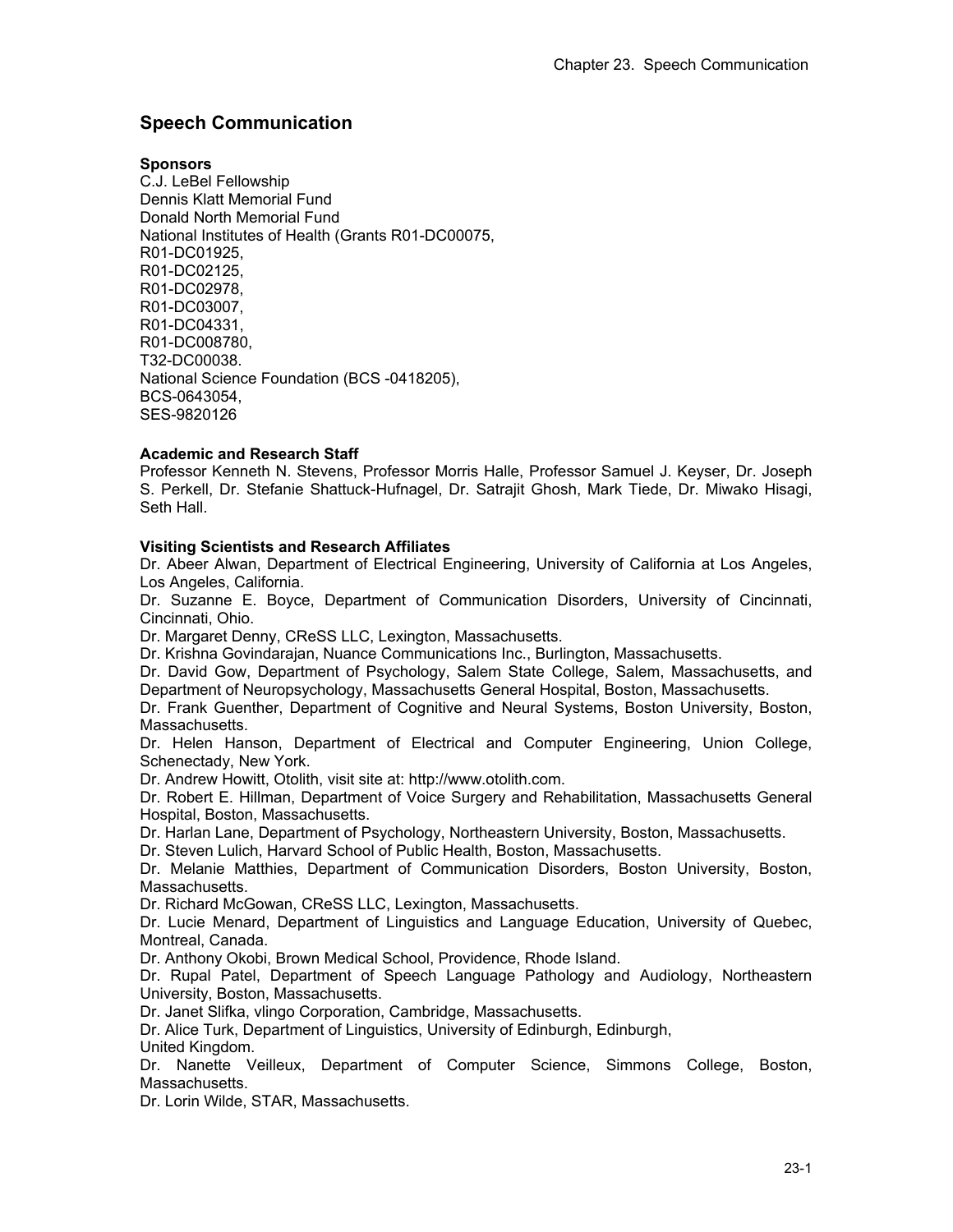Dr. Majid Zandipour, BAE Systems, Burlington, Massachusetts.

### **Graduate Students**

Shanqing Cai, Nancy Chen, Xuemin Chi, Elisabeth Hon-Hunt, Youngsook Jung, Caroline Niziolek, Chi-youn Park, Yoko Saikachi

**Undergraduate Students**  Erick Fuentes

**Technical and Support Staff**  Arlene E. Wint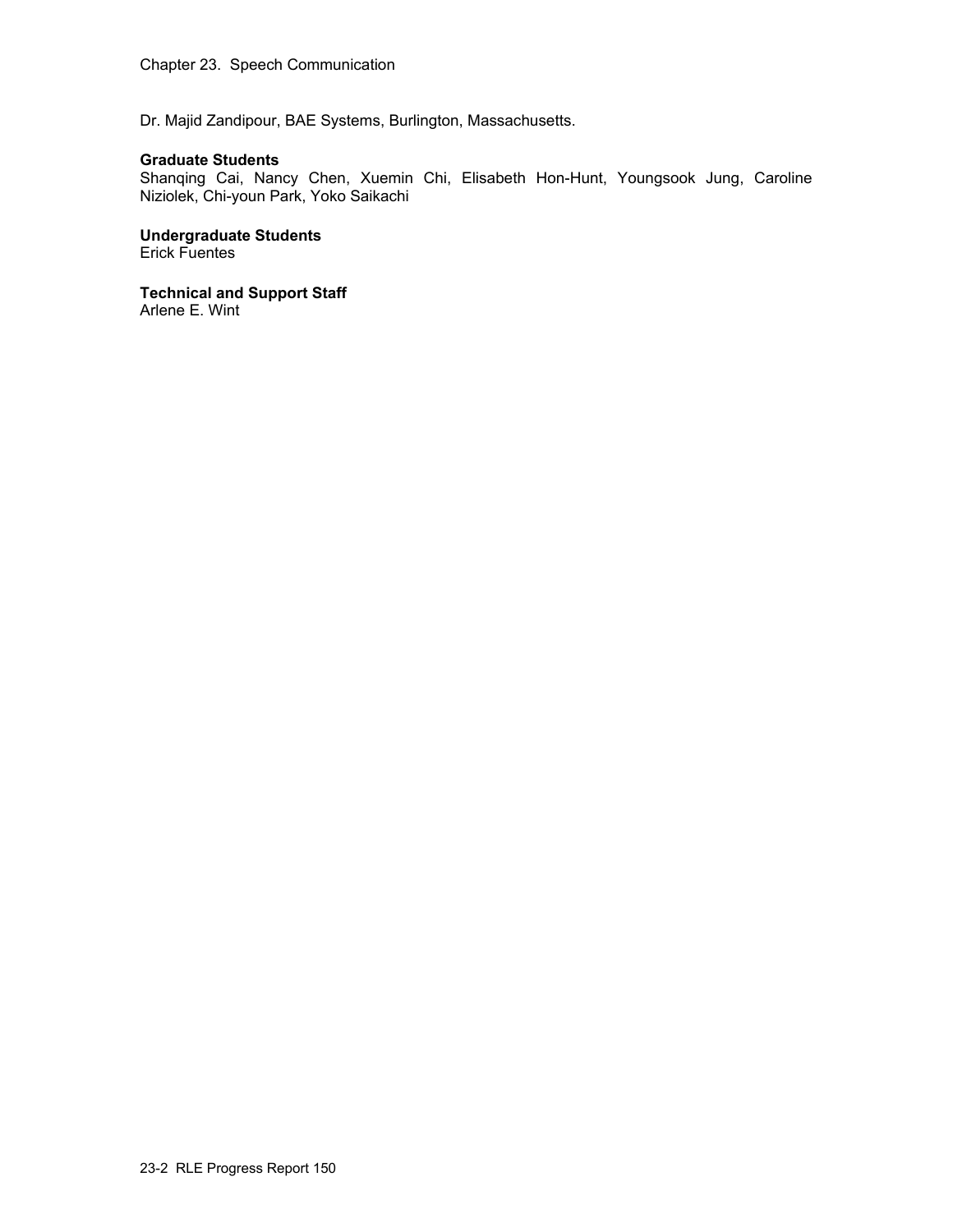# **1. Constraints and Strategies in Speech Production**

### **Introduction**

The objective of this research is to refine and test a theoretical framework in which words in the lexicon are represented as sequences of segments and syllables and these units are represented as complexes of auditory/acoustic and somatosensory goals. The motor programming to produce sequences of sensory goals utilizes an internal neural model of relations between articulatory motor commands and their acoustic and somatosensory consequences. The relations between articulatory motor commands and the movements they generate are influenced by biomechanical constraints, which include characteristics of individual speakers' anatomies and more general dynamical properties of the production mechanism. To produce an intelligible sound sequence while accounting for biomechanical constraints, speech movements are planned so that sufficient perceptual contrast is achieved with minimal effort. There are individual differences in planning movements toward sensory goals that may be due to relations between production and perception mechanisms in individual speakers.

In a current project, funded by the NIDCD, the internal model is implemented as a neurocomputational model that is used to control a vocal-tract model (an articulatory synthesizer). The combined models provide the bases of hypotheses about the planning of speech movements. To test these hypotheses, we are conducting experiments with speakers and listeners in which we measure articulatory movements, speech acoustics, perception, and brain activation. We are manipulating speaking condition, phonemic context and speech sound category and we introduce transient and sustained perturbations. We are also performing modeling and simulation experiments, in which we adapt the vocal-tract model to the morphologies of individual speakers. We are testing properties of the neurocomputational model by using it to control the individualized vocal tract models in efforts to replicate those speakers' production data.

During this last year, we have made further progress on several major studies.

### **1.1 Cross-speaker variation in vowel production and its relation to perceptual acuity**

We completed a study in which we measured acoustic contrast of produced vowels and acuity of vowel perception in 18 young-adult speakers of American English. The results showed, first, that when vowels are produced in different contexts and speaking conditions, measures of contrast distance (separation in the formant plane) decreased from Clear, to Normal, to Fast, as hypothesized. A predicted trading relation across speakers such that, comparing Clear to Fast speech, some speakers change contrast distance more and duration less while others do the converse was not confirmed. Because of economy of effort, the production of a vowel in Fast speech, compared to Clear, was expected to move toward the center of the vowel space, the more so for point vowels since reaching their outlying goal regions requires greater effort (confirmed).

Speakers who were better able to distinguish between exemplars of vowel sounds with subtle spectral differences produced those sounds with more spectral contrast than speakers with less acute spectral contrast discrimination, as predicted. Finally, speakers who were better able to distinguish between exemplars of vowel sounds with subtle spectral differences were predicted to have smaller vowel goal regions and hence to produce those sounds with less token dispersion than speakers with less acute spectral contrast discrimination (confirmed). The results are interpreted in relation to the neurocomputational model, DIVA.

# **1.2 Clarity vs. Economy of Effort in Vowel Production**

An algorithm was developed to extract kinematic data gathered in the above-described recordings. These data are being extracted to test the hypothesis that there is a trading relation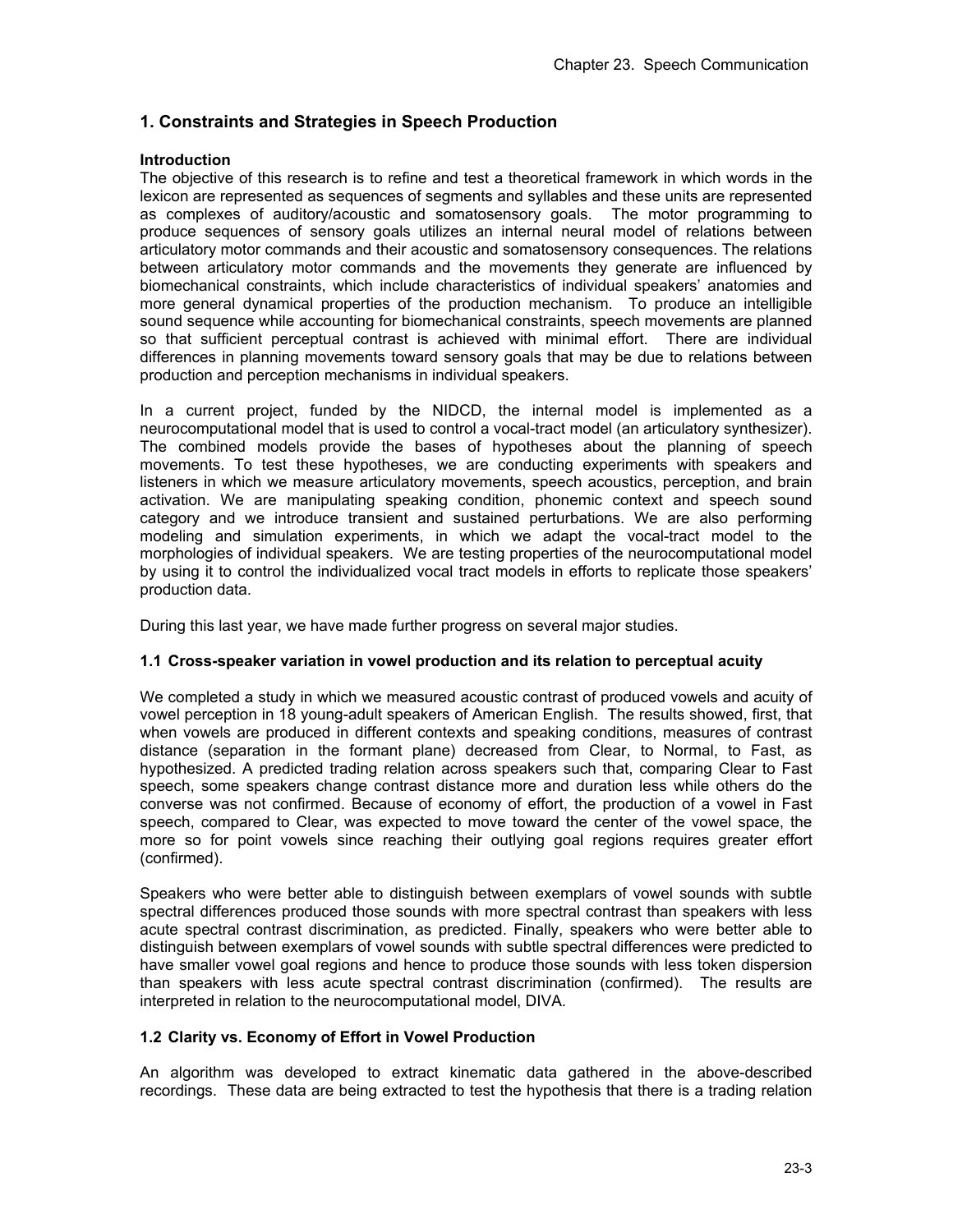between clarity and economy of effort in vowel production. Effort is being indexed by peak speed of CV movements and clarity is being indexed by vowel contrast distance.

# **1.3 Perturbation of vowel-to-vowel formant transitions**

We further improved our existing algorithm for real-time perturbation of vowel formant frequencies for use in sensorimotor adaptation experiments. As described previously the improved algorithm now can reliably track and shift multiple formants in changing as well as steady state formant trajectories. In a preliminary study of the motor programming of formant trajectories, subjects pronounced utterances containing diphthongs with formant movement from /ɑ/ to /i/, such as *bike* and *tight*. The transduced speech signal was processed by this algorithm and fed back to the subject with a delay of 9 ms. The signal processing used LPC analysis and resynthesis to detect and shift the F1 and F2 frequencies during the transition; resynthesis used the LPC residual as the source, so the voiced sounds fed back to the subject sounded reasonably natural.

This approach was used to test two competing hypotheses: 1) entire movement trajectories are planned, vs. 2) only trajectory end-points are planned and trajectory shapes are a result of biomechanical or other low-level movement constraints. The hypothesis was tested by using the apparatus to introduce a formant shift that was in a direction normal to a straight-line F1, F2 trajectory connecting the starting and ending points of the transition; the shift was maximal at the transition mid-point and zero at the starting and ending points. We have now run seven female and four male subjects using this perturbation in an adaptation paradigm.

Results of initial data analyses indicated that the subjects showed significant compensatory and adaptive responses to this type of dynamic perturbation; that is they produced trajectory shifts in directions opposite to the perturbation and maintained those produced shifts for a short while after the perturbation was removed. However, most of the compensatory corrections involved the entire F1-F2 trajectory, including the trajectory end-points that had not been perturbed. Compensatory alterations of the shape of the trajectories were relatively minor, leading to difficulties in interpreting the results and testing the initial hypothesis.

As an effort to improve the dynamic perturbation paradigm, we devised a new type of perturbation which alters the time course of the formant transitions, but does not alter the position or shape of the originally produced trajectory in the F1-F2 plane. This paradigm can be performed in two directions, initial acceleration and initial deceleration, which differ in the direction of the perturbation vectors. We also incorporated a psychophysical test into the experiment protocol in order to study the relationship between perception and production of dynamic formant transitions. Fourteen subjects (7 male, 7 female; 8 acceleration, 6 deceleration) have been run under this paradigm. Data analyses are currently underway.

We are also extending the dynamic perturbation paradigm to tripthongs, exemplified by /iau/ in Mandarin Chinese. The advantages of using triphthong are their longer durations, greater F1-F2 trajectory lengths, and increased trajectory complexity, which permits greater flexibility in design of the perturbation fields. Software design and testing for the triphthong perturbation paradigm are underway.

### **1.4 fMRI Study of Cross-Category versus Within-Category Perturbations of Vowels**

This study builds on a previous fMRI study of auditorily perturbed speech, in which a subject's first formant frequency was shifted in real time during a whole-brain fMRI scan. That study identified the auditory feedback control network underlying speech production. In the current experiment, we provide subjects with two different types of perturbations of the same size in auditory space: one perturbation that moves the subject's speech signal fed back to the subject into another phonetic category (e.g., "bet" sounds like "bit"), and a second which does not move the speech signal across a boundary (e.g., "bet" just sounds like a poorly pronounced "bet"). We have refined the process of determining the direction for these perturbations in the auditory space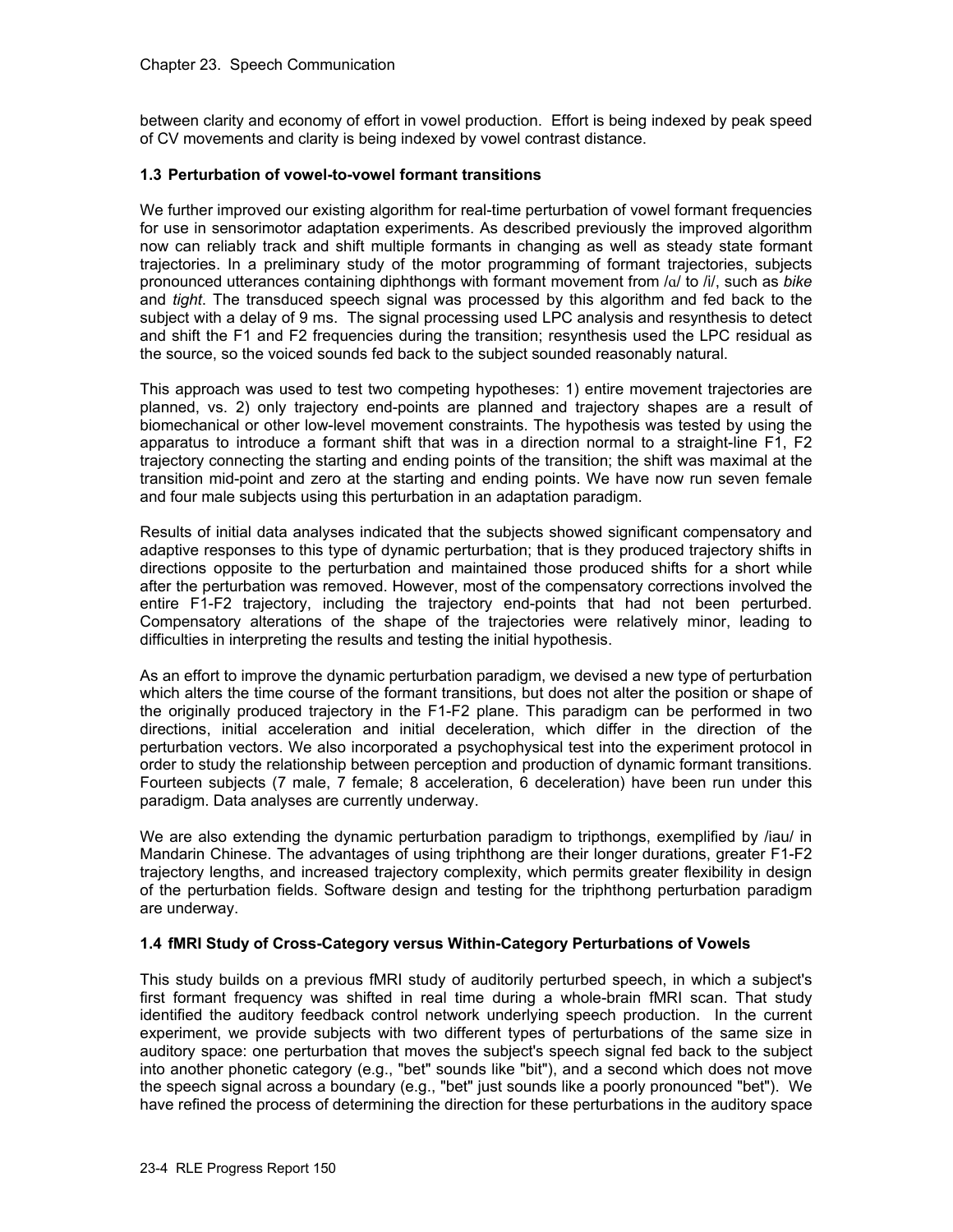formed by the first two formant frequencies of the speech signal. This process is not a simple one due to issues of counterbalancing the perturbation directions across subjects. For example, we need to devise perturbations that will move some subjects' feedback across a category boundary but will not move other subjects' feedback across the same boundary. In addition, we have developed a psychophysical test to determine the location of speech category boundaries in our subjects. Our preliminary results show a great deal of variability in the location of boundaries across subjects for a given vowel pair. This variability enables us to solve the counterbalancing problem by choosing a constant shift amount that will elicit different phonetic percepts depending on the subject.

# **2. Acoustic Landmarks and Speech Processing**

## **2.1 Consonant landmark detection for speech recognition Introduction**

The consonant landmark detector locates the time-points of abrupt acoustic changes, corresponding to closures and releases of consonants. Not only does this algorithm pinpoint the location of abruptness, but it also classifies the detected landmarks according to their characteristics---onsets and offsets of spontaneous glottal vibrations, existence of burst noise, and closures and releases of sonorant consonants. Therefore, this landmark detector can serve as a first step of a knowledge-based automatic speech recognition system, by finding the locations where phonetic information is highly concentrated, and also by determining the type of information that can be found in the vicinity of each detected landmark or between each group of adjacent landmarks.

### **Method**

## **2.1.1. Individual landmark detection**

The landmark detection algorithm is developed in three stages. The first stage provides a probabilistic algorithm that detects the consonant landmarks individually, that is, without considering the relationship among different types of landmarks. This algorithm is largely a direct conversion of Liu's consonant landmark detector into a probabilistic system (Liu, 1996). The new design has the following three advantages: First, the overall system has been redesigned to have a separate knowledge-base and a computation core system. Secondly, the new algorithm allows more candidates to be detected, by increasing the sensitivity to acoustic changes. Finally, the algorithm was developed as a probabilistic system by assigning a probability of each landmark candidate being a true landmark. The probability measure is used in later processing steps to sort out false alarms that have arisen due to increased sensitivity of the landmark candidate detection algorithm.

### **2.1.2. Landmark sequence determination**

The second stage of the landmark detection algorithm makes use of the strict dependency that we observe among true landmark sequences to determine the most likely sequence among the detected landmarks. This process is meaningful not only because it determines a single landmark sequence that can be directly input to the next step of automatic speech recognition, but also because this process models the relationship among different landmark types with a simple bigram representation.

The bigram model that represents the constraints on possible landmark pairs has significance in two ways. One is that among 36 theoretically possible pairs of landmark types, only 16 pairs are articulatorily feasible. The other 20 landmark sequences are physiologically impossible to produce. Therefore, the bigram representation of landmark sequence constraints can be effectively used to filter out unlikely sequences of landmarks. Another advantage is that each landmark pair describes some of the acoustic properties of the signal between the two landmarks.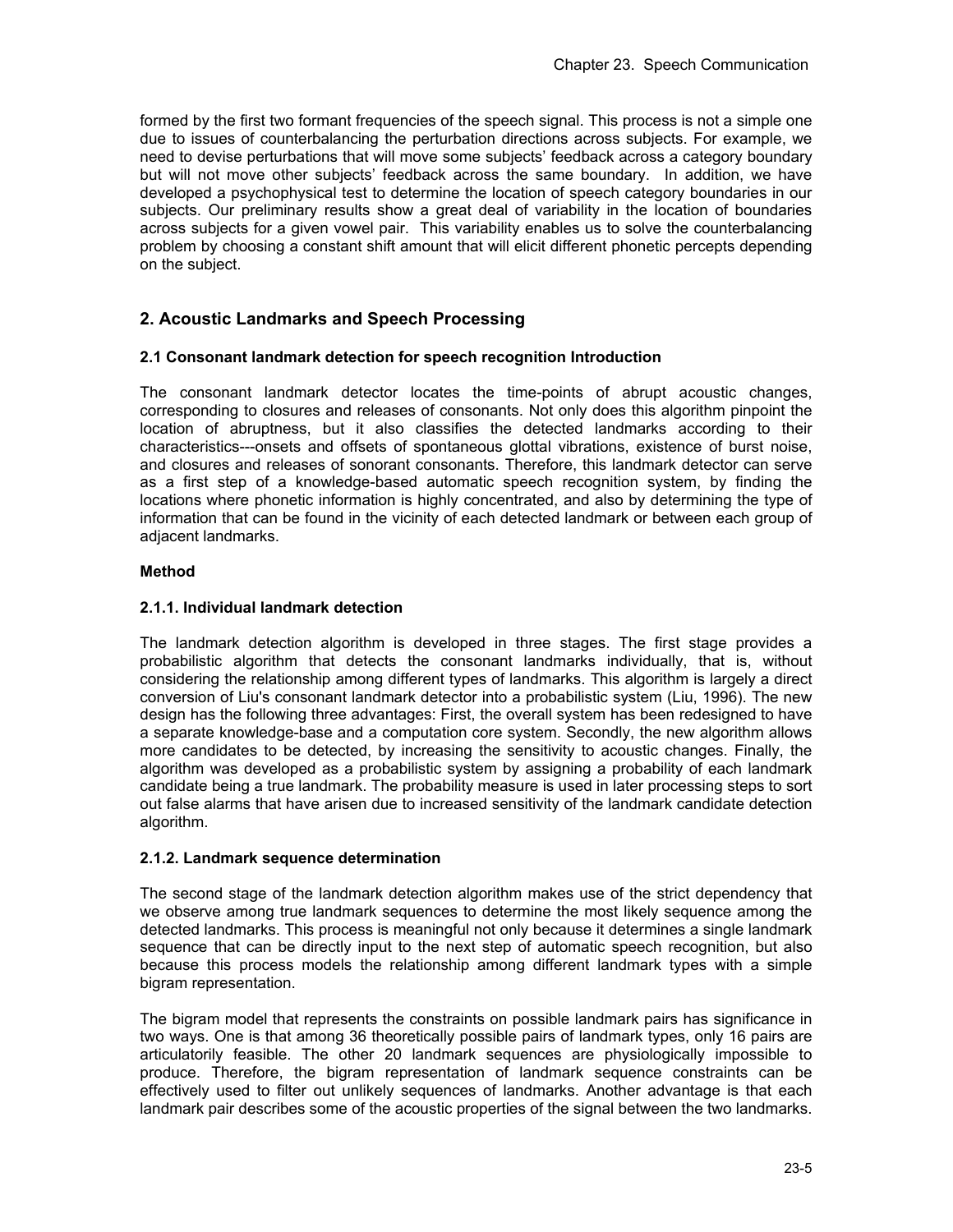Therefore, when a landmark sequence that follows the bigram constraints is observed, the articulator-free features of the signal can be directly predicted from the landmark sequence.

### **2.1.3. Representation of reliable and ambiguous regions**

The last stage of the algorithm distinguishes the regions where the landmark sequences can be determined reliably from the regions where more than one possible sequence can be hypothesized. It is expected that where one speaks more carefully, e.g., near word boundaries or lexical stresses, cues to the distinctive features will be produced more clearly and the landmarks will be detected more reliably, and so the reliably detected landmarks can be given more focus in later stages of speech recognition. On the other hand, the ambiguous regions can be given multiple possibilities of landmark sequences, and evidence for additional cues can be sought based on the possible choices, so that the landmark sequence can be determined with more confidence.

## **2.1.4. Result and conclusion**

On the TIMIT test set, 91% of all the consonant landmarks and 95% of obstruent landmarks are located as landmark candidates. The bigram-based process for determining the most likely landmark sequences yields 12% deletion and substitution rates and a 15% insertion rate. An alternative representation that distinguishes reliable and ambiguous regions can detect 92% of the landmarks, while 40% of the true landmarks are judged to be reliable. The deletion rate within reliable regions is as low as 5%.

The landmark detection algorithm has two major improvements: bigram modeling of landmark sequence, and representation of ambiguous and reliable regions. The bigram transition asserts that the resulting set of landmarks should follow the strict rules of landmark sequencing, and it reduces the possibility of contradiction between the sets of distinctive features estimated from adjacent landmarks. Once the sequence of landmarks is detected, it can help reduce the number of possible word candidates in a large vocabulary speech recognition. It is estimated that when the landmark sequence is known, the average number of possible word candidates can be reduced from 20,000 to 5.6 words with the worst-case result equal to 722 words, which is about 3.6% of the total number of candidates.

It has been observed that the reliably detected regions generally correspond to lexical stresses or word boundaries. It has been generally accepted that stressed syllables have robust acoustic cues for phonetic features. Gow and Gordon (1995) also suggest that in continuous speech, word onsets show more robust acoustic realization of phonetic features and are less variable in terms of phonological assimilation than other parts of words. Therefore, it would be worthwhile to investigate the relationship between reliable detection of landmarks and suprasegmental features such as word onsets and lexical or prosodic stress. If it is verified that landmark reliability corresponds to perceptual islands of reliability, the landmarks within the reliable regions can be used as providing valuable information for lexical access.

### **References**

[1] D.W. Gow and P.C. Gordon, "Lexical and Prelexical Influences on Word Segmentation: Evidence from Priming," *Journal of Experimental Psychology: Human Perception and Performance 21*: 344-359 (1995).

[2] S.A. Liu, "Landmark Detection for Distinctive Feature-Based Speech Recognition," *Journal of the Acoustical Society of America 100*: 3417-3430 (1996).

### **2.2 Patterns of landmark change in continuous speech**

The model of speech recognition proposed here rests on the assumption that a particular type of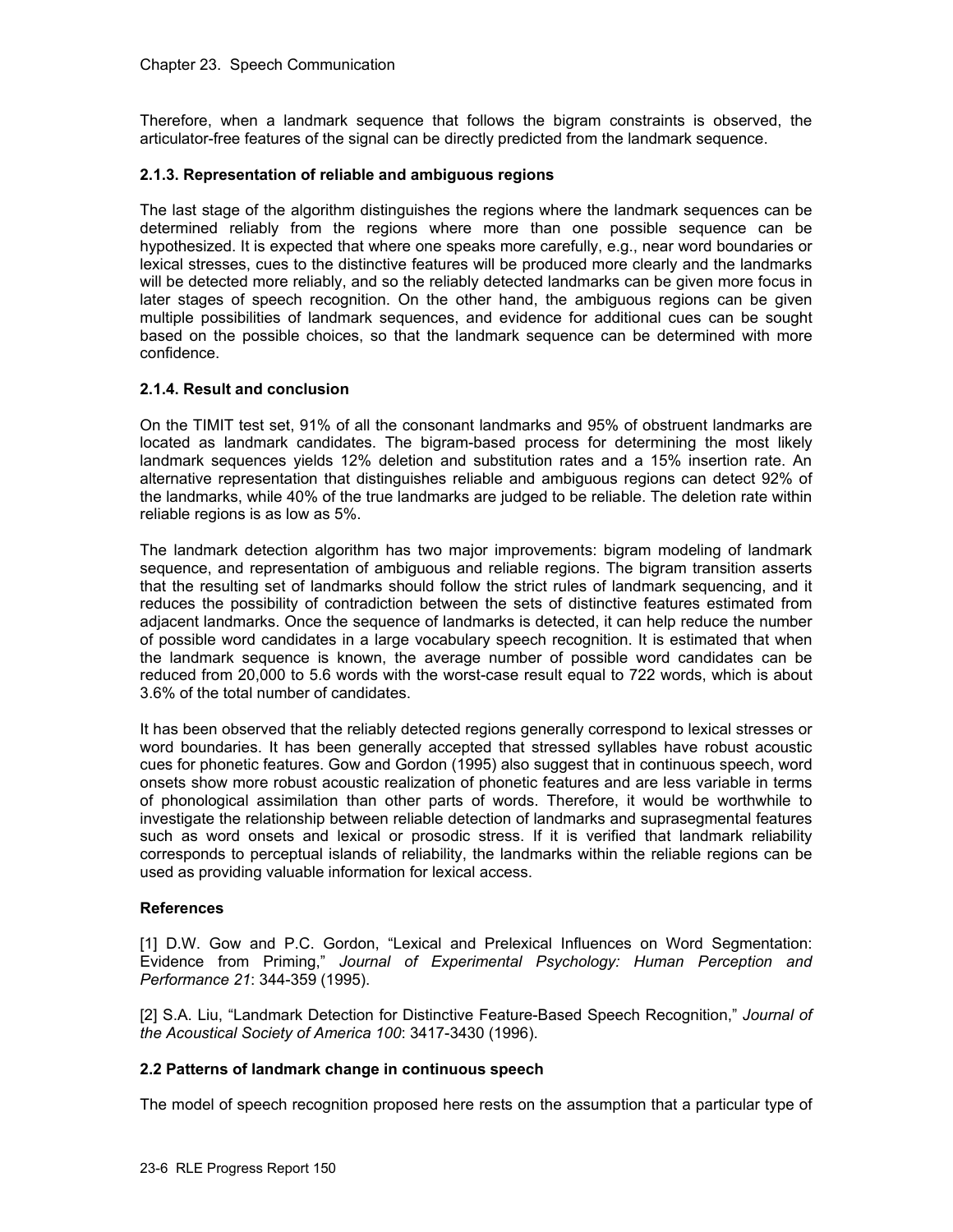feature cue, (i.e. the abrupt changes termed landmarks that are associated with consonant closures and releases, vowels and glides) is robustly detected by listeners in the first critical stages of the lexical access process. This approach assumes that the landmarks predicted by the feature specifications of words in the speaker's mental lexicon generally survive the rigors of articulatory overlap and weakening in spontaneous speech production. To test this assumption, and to determine the most common patterns of landmark change or loss in continuous speech, a database of 1 hour of spontaneous task-driven speech was elicited from 8 female speakers: the MIT American English Maptask. In a sample of this corpus, each predicted landmark was handlabeled as either realized, changed or lost. Preliminary results for one conversation (240 secs., 610 words, analysis completed for 1003 of 2750 predicted landmarks) show that 86% of landmarks were realized overall (Shattuck-Hufnagel and Veilleux 2007).

These results suggest that the majority of landmarks are available for detection both by human listeners and by automatic recognition algorithms, even in highly-spontaneous, unselfconscious speech. They also provide a more reasonable benchmark against which to measure the performance of an automatic landmark detection algorithm (Liu 1996, Park 2008), Moreover, missing or changed landmarks occurred in sharply limited circumstances (e.g. many predicted landmarks are not realized for the coronal stops /t/ and /d/, particularly in word-final consonant clusters; voiced /dh/ is often realized as a stop (Zhao 2006); velar /g/ is often realized as a glidelike approximant with no visible closure silence or release burst, etc.) In an accompanying study using classification trees, (Veilleux and Shattuck-Hufnagel, 2008), some of the factors that appear to facilitate these changes were examined, including prosody, word structure, morphosyntactic categories and landmark type. Because patterns of implementation, change and loss for predicted landmarks appear to be systematic and predictable, these results suggest it will be both possible and useful to develop recognition algorithms that take advantage of the limited featurecue-based character of variation in spontaneous speech signals.

# **References**

[1] S. Shattuck-Hufnagel and N. Veilleux, "Robustness of Acoustic Landmarks in Spontaneously-Spoken American English" *Proceedings 16th International Congress of Phonetic Sciences ICPhS-07,* Saarbrucken, Germany, 925-928, 2007.

[2] S.A. Liu, "Landmark Detection for Distinctive Feature-Based Speech Recognition," *Journal of Acoustical Society of America 100*: 3417-3430 (1996).

[3] C. Park, "Consonant Landmark Detection for Speech Recognition"*,* PhD thesis, Department of Electrical Engineering and Computer Science, MIT, 2008.

[4] S.Y. Zhao, "The Stop-Like Modifications of /ð/: A Study in the Analysis and Handling of Speech Variation", PhD thesis, Graduate Program in Speech and Hearing Biosciences and Technology, Harvard-MIT Division of Health Sciences and Technology, MIT, 2007.

[5] N. Veilleux, and S. Shattuck-Hufnagel, "Automatic Detection of the Context of Acoustic Landmark Deletion," accepted for presentation at ICSLP 2008, New Zealand.

### **2.3 Word boundary detection using landmarks Introduction**

This report is concerned with the extraction of acoustic cues for word boundaries --- a topic that has been examined in some depth over the years, leading to several proposed candidates for word boundary estimation. In order to examine these and other candidates, a new database was prepared. In the light of new findings of how different prosodic factors such as lexical stress, pitch accent, and phrase-level prosody might affect acoustic correlates for word boundaries, a database that was tightly controlled for all these factors was designed and recorded. The database was focused on consonants in the context of two different vowels /i/ and /o/. Several classes of American English consonants were measured, where the only variable was their word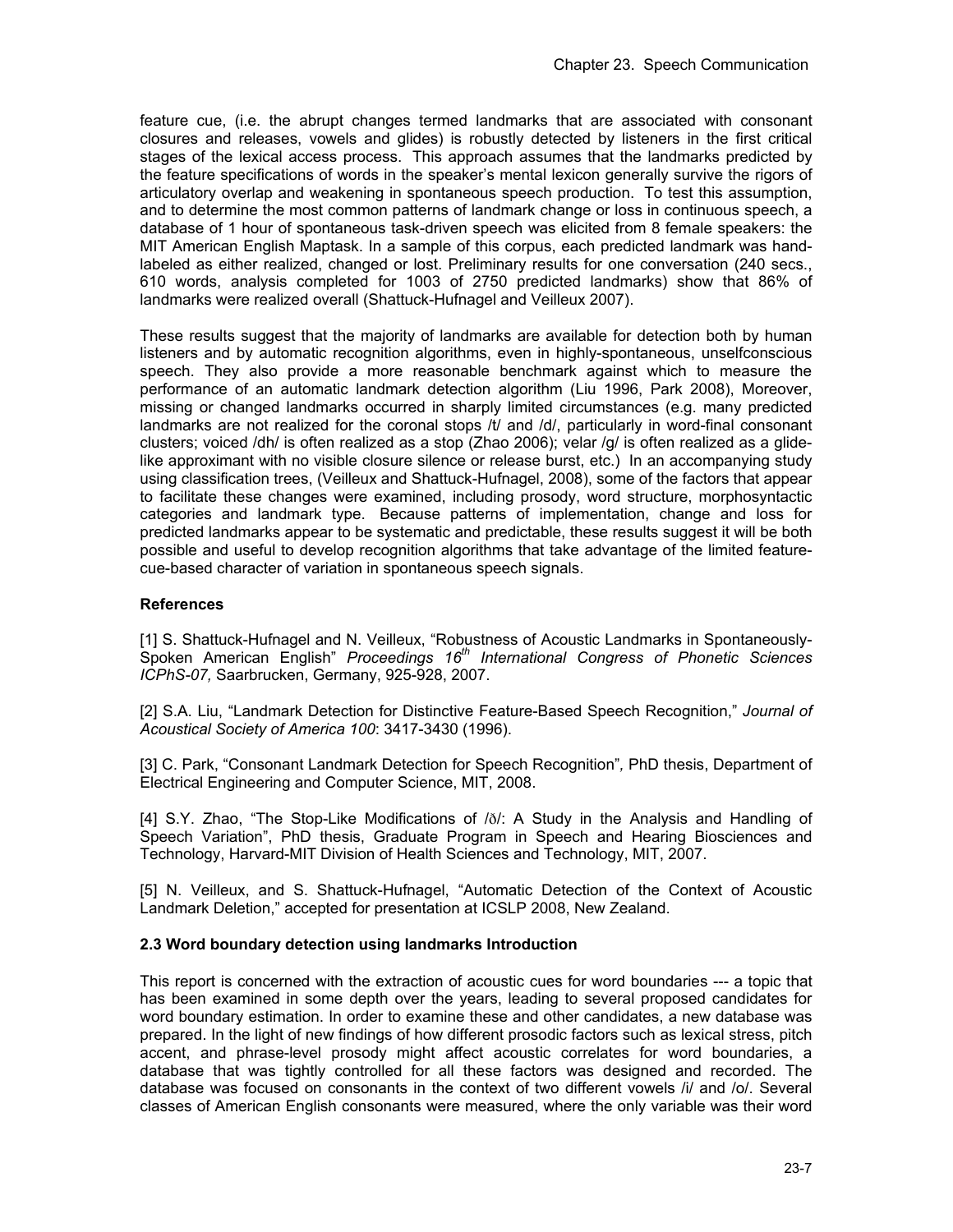position --- being either word-initial or word-final position. Based on a preliminary study it was observed that a simple duration measure gave the best separation of word-initial and word-final consonants. This report presents data and discussion for this set of duration measures.

# **2.3.1 Results – Comparison between word-initial vs. word-final consonants**

Comparison of the average durations of the word-initial consonants and the word-final consonants for individual speakers showed that the word-initial consonants were consistently longer than the word-final consonants for all classes of consonants. The absolute values of the durations, however, showed some individual differences, presumably a consequence of different speaking rates, speaking styles, or anatomical differences. There was not, however, a significant difference in these results for the two vowel environments [i] and [o]. In addition to being significantly shorter than the word-initial consonants, the word-final consonants frequently showed the presence of two other attributes; glottalization of the following vowel and insertion of a pause after the consonant. The extent to which these acoustic modifications were present was somewhat speaker-dependent; about one-half of the speakers showed these attributes. For a given category of word-initial consonant (e.g., voiced or voiceless stops), the duration was about the same for all places of articulation (e.g., the duration was the same for b, d, and g). For the final consonants, on the other hand, there were significant differences in the durations for these places of articulation.

## **2.3.2 Some properties of word-initial consonants**

For the word-initial consonants, the differences in durations, averaged over speakers and consonants within a class, are summarized in Table 1. For the stop consonants there was an increase in duration from nasals to voiced stops to voiceless stops. The voiceless fricatives were slightly shorter than the voiceless stops, and the affricates were somewhat longer than their stop counterparts. Within each class the variation across the different articulators was small, with the exception of voiceless fricatives, for which the fricative [sh] had a duration somewhat greater than [f] and [s] (not shown in Table 1).

| nasals | voiced stops | voiceless stops | voiceless<br>fricatives | affricates |
|--------|--------------|-----------------|-------------------------|------------|
| m, n   | d, q<br>0.   | p. t. k         | f. s. sh                | ıh.<br>ch  |
| 80     | 95           | 150             | 138                     | 155<br>118 |

**Table 1.** Average durations of various word-initial consonant classes in milliseconds. Averages are over 6 speakers and over 5 consonant classes and 2 vowel contexts.

The differences in duration between consonant classes can be explained, at least in part, by reviewing what is known about the articulatory movements and the influence of the intraoral pressure on these movements. For the nasal consonants, there is essentially no change in the intraoral pressure as the vocal tract shape passes from the end of the preceding vowel to the beginning of the following vowel. Therefore the consonant closures and openings were not influenced by the intraoral pressure. For the voiced stops, the active articulator is moved close to the opposing articulator (e.g., the tongue blade is close to the hard palate), but leaving a narrow constriction so that airflow continues to maintain glottal vibration. Some intraoral pressure builds up, but this pressure is substantially less than the transglottal pressure. Production of the voiceless stops requires a complete closure of the constriction formed by the active articulator, relative to voiced stops. Creation of this closure and the resulting buildup of intraoral pressure and the subsequent release of this pressure require a substantial increase in duration of about 55 milliseconds on average. In the case of voiceless fricatives the average duration is smaller than that for voiceless stops. The voiceless affricates are only slightly longer than the voiceless stop consonants. This increased duration is presumably a consequence of the sequence of two events that characterize the affricates. The increased duration for the voiced affricate relative to the voiced stop is much greater since that stop is not aspirated.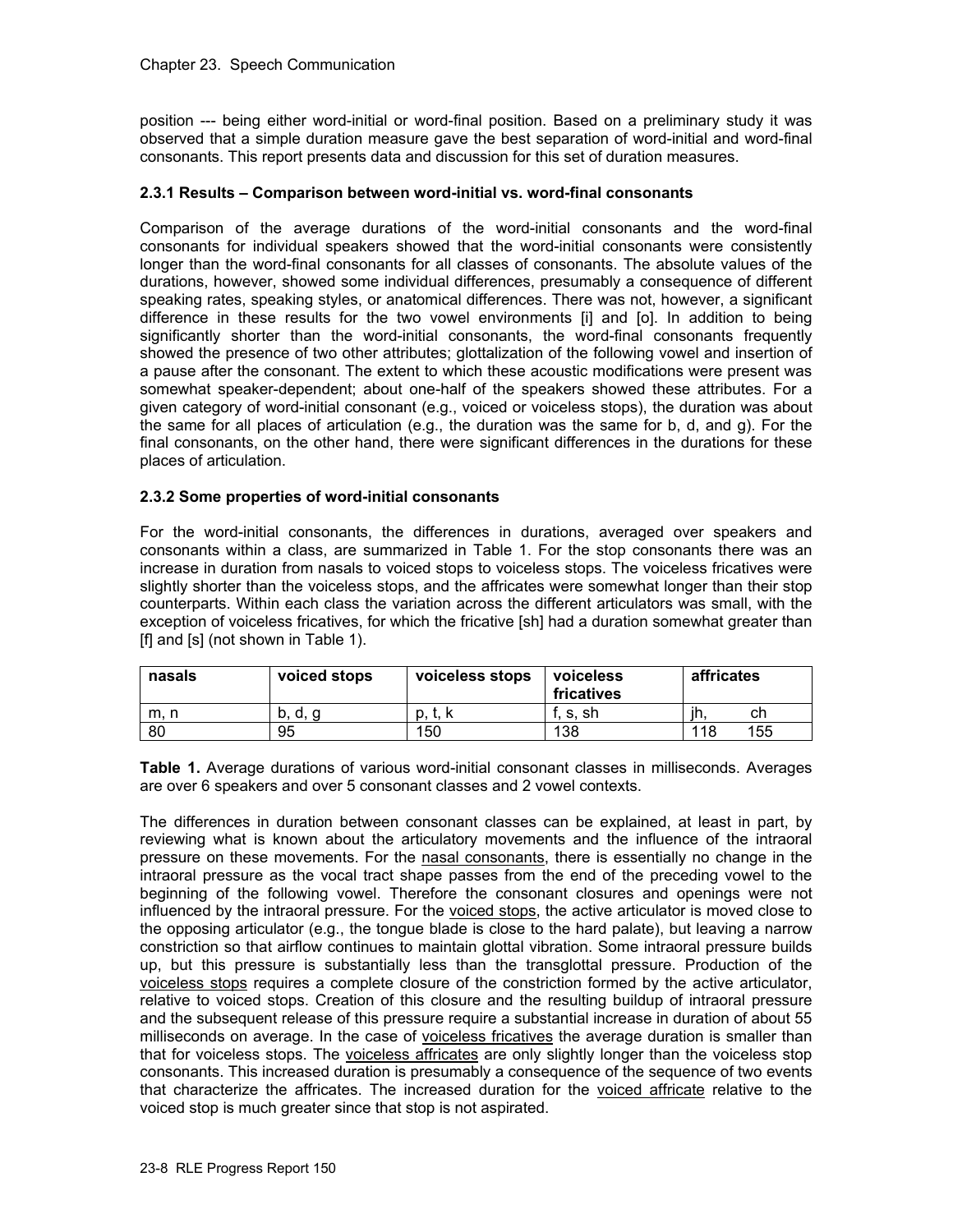In summary, then, the duration data are consistent with a view that the combination of the required articulatory movements for the various consonant categories, together with the influence of airflow through the constricted vocal tract and its interaction with the impedance of the vocal tract walls, cause consistent changes in the duration of consonant production. The greatest of these influences is the contrast between voiced and voiceless obstruents.

## **2.3.3 Discussion**

This experimental study of acoustic cues to word boundaries has provided data for relatively simple two-syllable utterances with well-controlled prosody. The data show that the word-initial consonants can be predicted from simple acoustic measures of consonant duration if the articulator-free features of the consonants can be determined. These results are essentially independent of the place of articulation for obstruent consonants and for nasal consonants, although other sonorant consonants have not been tested. Consonants in word-final position can have a number of acoustic properties that differ in several ways from those for the word-initial consonants. For utterances that are not well controlled for prosody, it is expected that the consonant durations will be modified somewhat, particularly for consonants in utterance-final or phrase-final positions.

The data on durational differences as cues for word boundaries, together with the influence of articulator-free features, fit well into a landmark-feature model of human speech recognition (Park, 2008). Word boundaries are based on estimates of just a few cues, such as cues for the voicing feature, the feature continuant, the feature sonorant, and the time between landmarks for the boundaries. Identification of place of articulation and some other features is not a requirement at this stage of the model. However, the identification of these features (primarily articulatorbound features) is enhanced by knowledge of word boundaries and of the articulator-free features derived at the landmark stage. For example, knowledge of word boundaries can help to reduce the cohort of possible utterances. Experimental work suggesting that knowledge of articulator-free features (similar to so-called manner features) without clear estimation of articulator-bound features can lead to good decoding of sentence material, whether by human listeners (Shannon et al. 1995) or by automatic speech recognition (Huttenlocher and Zue, 1984).

### **References**

[1] D.P. Huttenlocher and V.W. Zue, "A Model of Lexical Access from Partial Phonetic Information," *Proceedings IEEE International Conference on Acoustics, Speech, and Signal Processing, ICASSP-84, Vol. 9*, 391-394, 1984.

[2] C. Park, "Consonant Landmark Detection for Speech Recognition", PhD thesis, Department of Electrical Engineering and Computer Science, MIT, 2008.

[3] R.V. Shannon, F.-G. Zeng, V. Kamath, J. Wygonski, and M. Ekelid, "Speech Recognition with Primarily Temporal Cues," *Science 270*: 303-304 (1995).

# **3. Characteristics of Consonants and Vowels**

### **3.1 Vowel nasalization in American English**

This study quantifies acoustic variation of vowel nasalization that arises from consonant context in American English. While qualitative articulatory trajectories and phonetic descriptions suggest a vowel is nasalized in carryover contexts, few acoustic studies have examined this issue in detail. We have carried out a quantitative investigation to determine the degree and extent of nasalization in vowels (V) in several different consonant contexts (nonnasal C or nasal N). In particular the contexts were 0-CVC (no adjacent nasal consonants), 1-NVC-CVN (1 adjacent nasal), and 2-NVN (nasals preceding and following).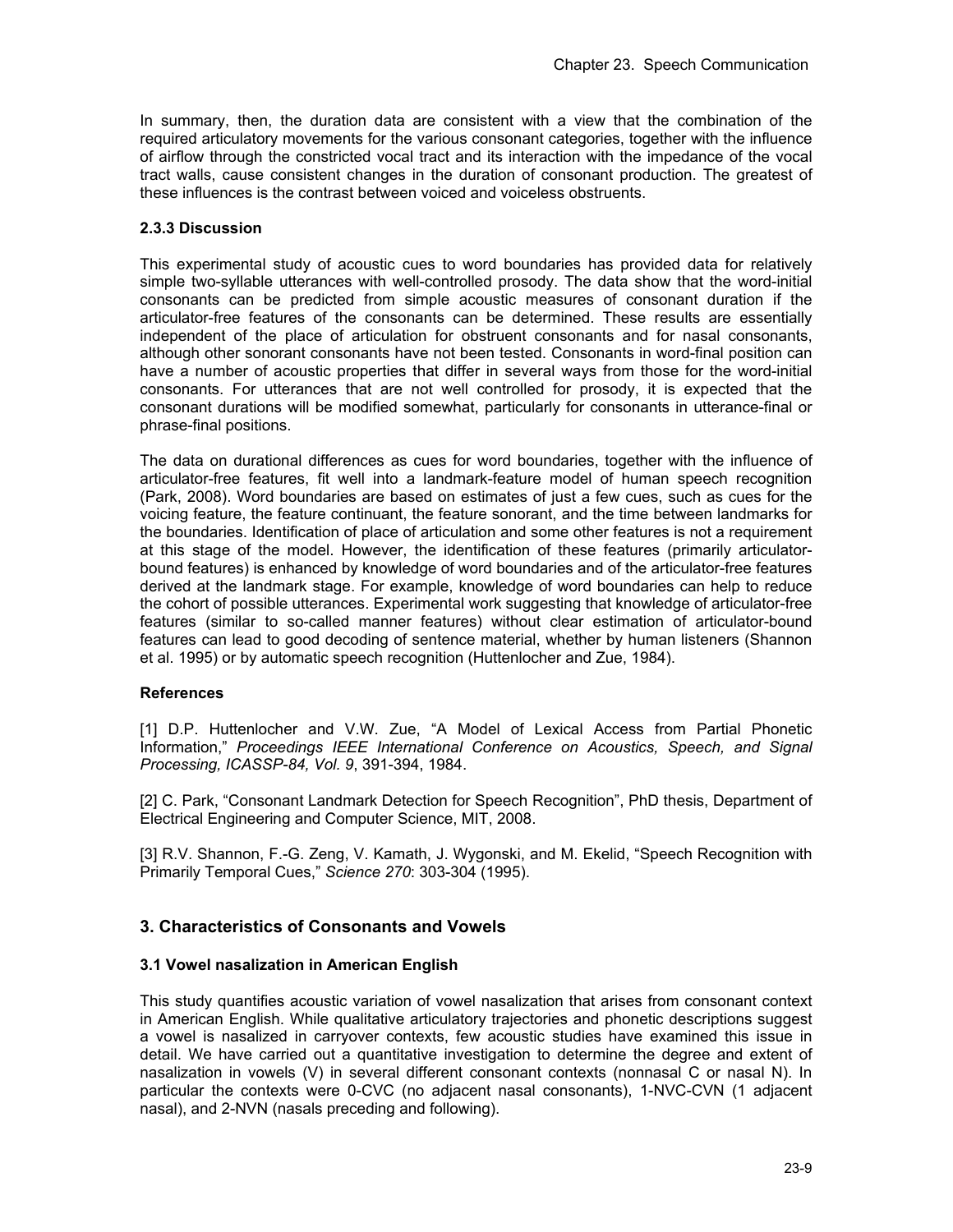A total of 900 tokens containing the vowel /i/ were collected from six male speakers of American English. Examples of the target words are (1) NVN: *mean*; (2) CVN: *team*; (3) NVC: *neat*. The acoustic measure of nasalization in the vowels was A1-P1, a measure proposed by Chen (1997), where A1 is the amplitude of the largest harmonic in the low frequency range, and P1 is the largest harmonic in the frequency range 700 to 1500 Hz. P1 has been shown to be in the frequency range of the first nasal resonance in a nasal vowel. Since A1 decreases and P1 increases during vowel nasalization, A1-P1 is expected to be smaller when a vowel is more nasalized. Measurements of A1-P1 were taken by applying 20 ms Hamming windows and computing 512-point Fourier transforms at 10, 20, 30, 40, and 50 ms from the closures or releases of the consonants. The durations of the vowels ranged from 100-250 ms.

All subjects showed a significant influence of the adjacent nasal consonants on the vowel except for one subject who failed to show an effect of the consonant on a preceding vowel. Otherwise the influence of the nasal consonant as measured by A1-P1 ranged from about 5-15 dB depending on the speaker and on the position of the consonant in relation to the vowel. The difference varied only slightly over a time interval of 40 ms adjacent to the vowel. It is expected that this "carryover" effect will be different in different languages, depending on the phonemic inventory in the language.

# **References**

[1] M.Y. Chen, "Acoustic Correlates of English and French Nasalized Vowels," *Journal of the Acoustical Society of America 102*: 2360-2370 (1997).

# **3.2 Acoustic characteristics of glides /j/ and /w/**

As part of a larger study of acoustic characteristics of glides, patterns in the movements of the fundamental frequency of phonation (F0) have been measured during utterances of the glide segments /j/ and /w/. Two male and two female American English speakers produced intervocalic glides in six different vowel contexts and five different prosodic contexts. Target utterances were **VCV** nonsense words embedded in carrier phrases; in each utterance, **C** was one of the glides /j, w/, and **V** was one of the vowels /i, u, e, o, ae, a/. Carrier phrases were constructed such that there was either a high pitch accent (H\*) on the first **V**, a low pitch accent (L\*) on the first **V**, H\* on the second **V**, L\* on the second **V**, or no pitch accent during the target utterance.

The fundamental frequency (F0) was measured from the waveform at each pitch period, creating a contour from the steady-state portion of the first vowel through the glide segment to the steadystate portion of the second vowel. These F0 contours show pronounced valleys during the glide segments, in which the frequency of phonation is decreased relative to the surrounding prosodic contour, even though no prosodic pitch target exists during the glide. Fig. 1 shows an example of an F0 contour from a female utterance of the sequence /uju/, plotted together with the first formant frequency (F1) contour from the same utterance. In this example, the F0 contour reaches a minimum in the middle of the glide segment, approximately 50 Hz lower than its value during the preceding vowel. The only prosodic target in this utterance is a  $H<sup>*</sup>$  on the following vowel; thus the presence of the F0 valley during the glide segment cannot be explained by currently accepted prosodic theories alone.

These data can be interpreted instead in terms of acoustic loading on the glottal source, the effects of which are most pronounced when a narrow vocal tract constriction (as in a glide segment) lowers the first formant frequency (F1) into the range of F0. As explained recently by Titze (2008), increased inertive loading on the glottal source when F1 and F0 are brought into proximity tends to decrease F0 from its theoretical frequency in the absence of such interaction. In the current study, the F0 valleys occur more frequently for higher average fundamental frequencies, as in female speech. In addition, the valleys occur more often when surrounded by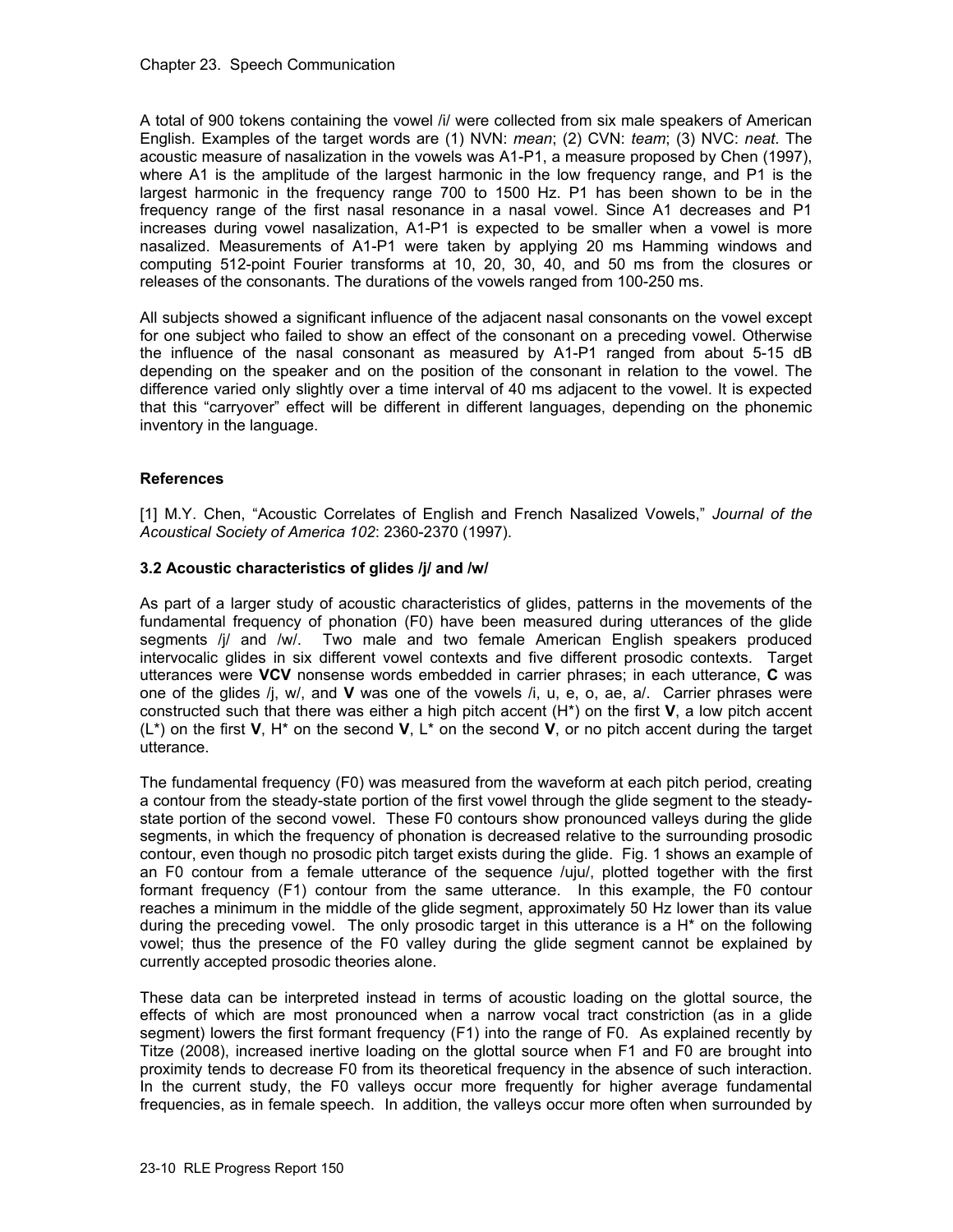high vowels (with low F1) than low vowels. These results support the acoustic loading hypothesis, as the interaction effects are more often observed when F0 and F1 are in closer proximity to each other. Effects of surrounding prosodic contexts are also observed, with F0 valleys more often occurring during glides when the following vowel is pitch accented; this may be an effect of consonant strengthening before pitch accented vowels.

Work currently in progress seeks to quantify the interactions between F0 and F1 during glide segments, accounting for surrounding vowel and prosodic contexts. These interactions may provide an enhancing acoustic cue to the presence of glides in the speech stream, perhaps particularly for female speakers or high vowel contexts. Future work may test the perceptual value of such cues through experiments with listening subjects and synthetic glide/non-glide utterances.



**Fig. 1:** Fundamental frequency (F0) and first formant frequency (F1) contours during a female utterance of the sequence /uju/ with high pitch accent on the second vowel. The midpoint of the glide segment /j/ occurs around time index 250 ms. At this point the F0 contour displays a pronounced valley, although there is no low pitch accent prosodic target in this sequence. Rather, the F0 valley coincides with the minimum in F1, which is consistent with the effects of acoustic loading on the glottal source.

### **Reference**

[1] I.R. Titze, "Nonlinear Source-Filter Coupling in Phonation: Theory. *Journal of the Acoustical Society of America 123 (5)*: 2733-2749 (2008).

## **3.3 Relation between the subglottal resonances and the vowel categories across languages**

Previous research has suggested that the subglottal resonances define the vowel features [back] and [low] for English. In testing this hypothesis, we sought to determine whether the vowel feature boundaries are independent of language. As preliminary research, we made recordings of speech and subglottal signals simultaneously for several adult Korean speakers using an accelerometer. We found amplitude attenuation or frequency discontinuity in the first and second formant frequency near the subglottal resonances in Korean vowels as in English vowels. The boundary between [+low] and [-low] vowels agrees with a speaker's first subglottal resonance, while the boundary between [+back] and [-back] vowels agrees with a speaker's second subglottal resonance. These findings provide evidence that the subglottal resonances define the vowel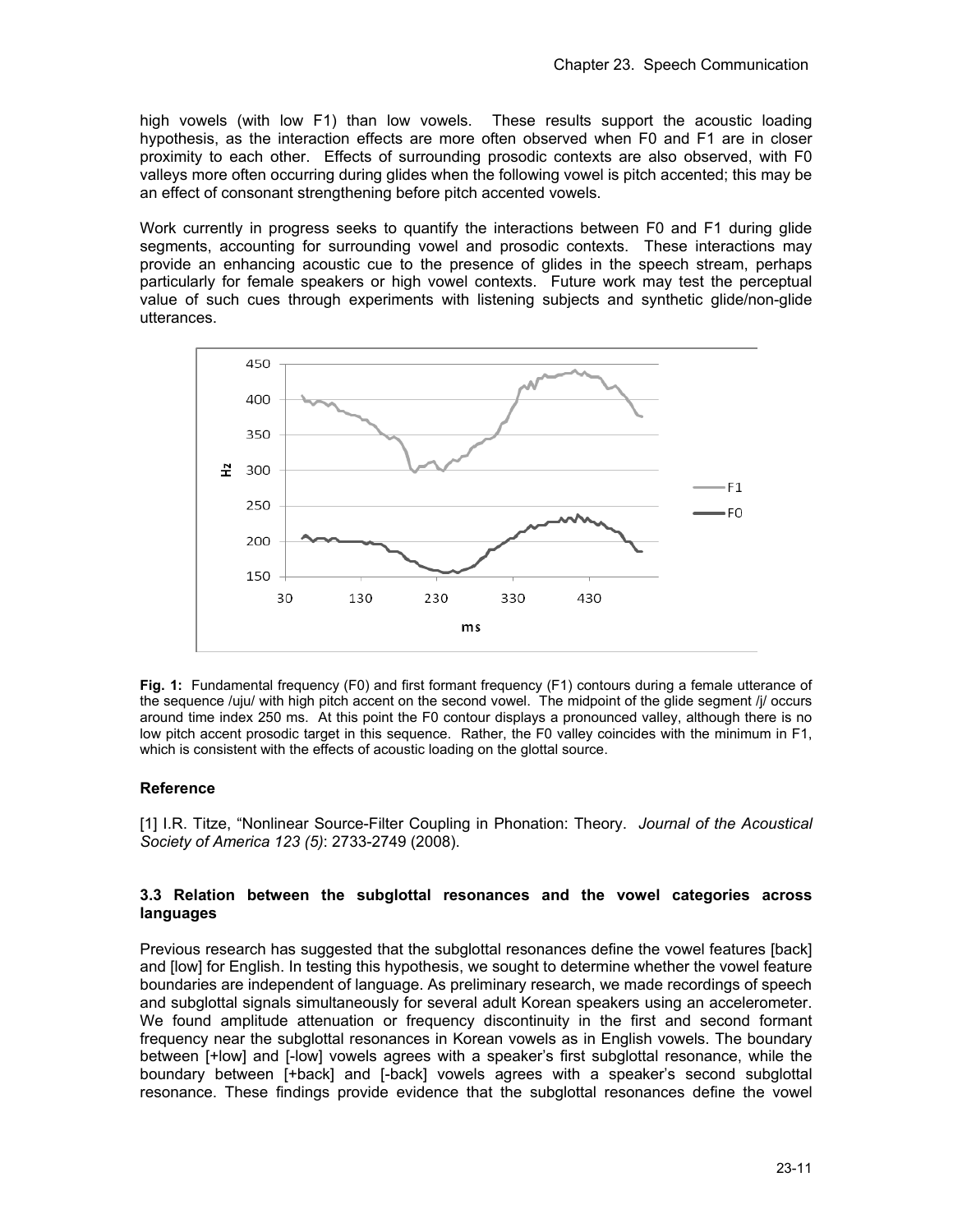features independent of language, as well as insights into why there exist natural vowel categories common to the languages.

# **4. Quantal Theory and Enhancement**

### **4.1 Some possible new insights**

In recent years it has been proposed that the acoustic and articulatory parameters for a number of phonemic contrasts or distinctive features in language are based on quantal relations between acoustics and articulation (Stevens, 1989; Keyser and Stevens, 2006). For example, the articulatory attribute that gives rise to a particular distinctive feature tends to create a stable acoustic property that is relatively insensitive to deviations in the articulatory parameter. From such observations it can be hypothesized that there are particular states of the speech production system from which the basic building blocks of phonological units are derived.

This interpretation of quantal relations between articulatory and acoustic parameters implies that the relation defining a distinctive feature makes reference to a particular target value of an acoustic parameter that is observed over a range of values for an articulatory parameter. Thus the defining acoustic attribute is not expected to be a description of a slowly time-varying parameter such as the movement of a spectrum peak for a vowel.

Examination of the defining properties of a number of distinctive features suggests that the features can be classified into two distinct groups. In one group, the quantal properties arise from changes that occur in the vocal tract shape when acoustic coupling between resonators within the system creates abrupt movements of zeros in the transfer function. This group is called ARC, or Acoustic Resonator Coupling. For the other group, the quantal properties are a consequence of abrupt changes in acoustic sources in the system due to interaction between pressures within the vocal tract and the yielding walls of the vocal tract. This group of features is called AMI, for Aeromechanical Interaction. Examples of ARC are (1) the feature [back] which involves acoustic coupling between the second subglottal resonance and the second formant frequency for vowels; and (2) the feature [anterior], which involves changes in affiliation between front and back cavities for obstruent consonants. Examples of AMI include the features [sonorant], [continuant], and [strident]. This classification of features is similar (with some exceptions) to terms that have been used in the past. For example, ARC features are similar to place features, and AMI to manner features. Or the articulator-free and articulator-bound features of Halle (1990) are roughly the same as AMI and ARC features in the proposed classification based on acoustic and articulatory interactions. The proposed classification may help to provide a more quantitative description of the types of features.

While the defining acoustic attribute that underlies a feature provides a potential cue that a listener might use to identify the feature, there may be other cues that are available to a listener. These cues, called enhancing cues, may be present at locations in the signal that are adjacent to the location of the target, and may be influenced by acoustic information that also contains cues for a nearby segment. It may often occur that in running speech there is overlap in the cues for features of one segment with cues for adjacent segments, so that some of the cues, including the defining attributes, may be obliterated. The listener may still be able to identify the feature based on evidence from the remaining cues.

Identification of the various cues for features in running speech, particularly for consonants, is facilitated by the detection of landmarks in the signal (Park, 2008). These landmarks indicate the presence of abrupt changes or transients in the sound. Through identification of three different types of landmarks (representing cessations or onsets of voicing, abruptnesses due to stop consonants, and sudden changes for sonorant consonants), and through constraining the allowable sequences of these landmarks, reasonably accurate identification of these landmarks can be made.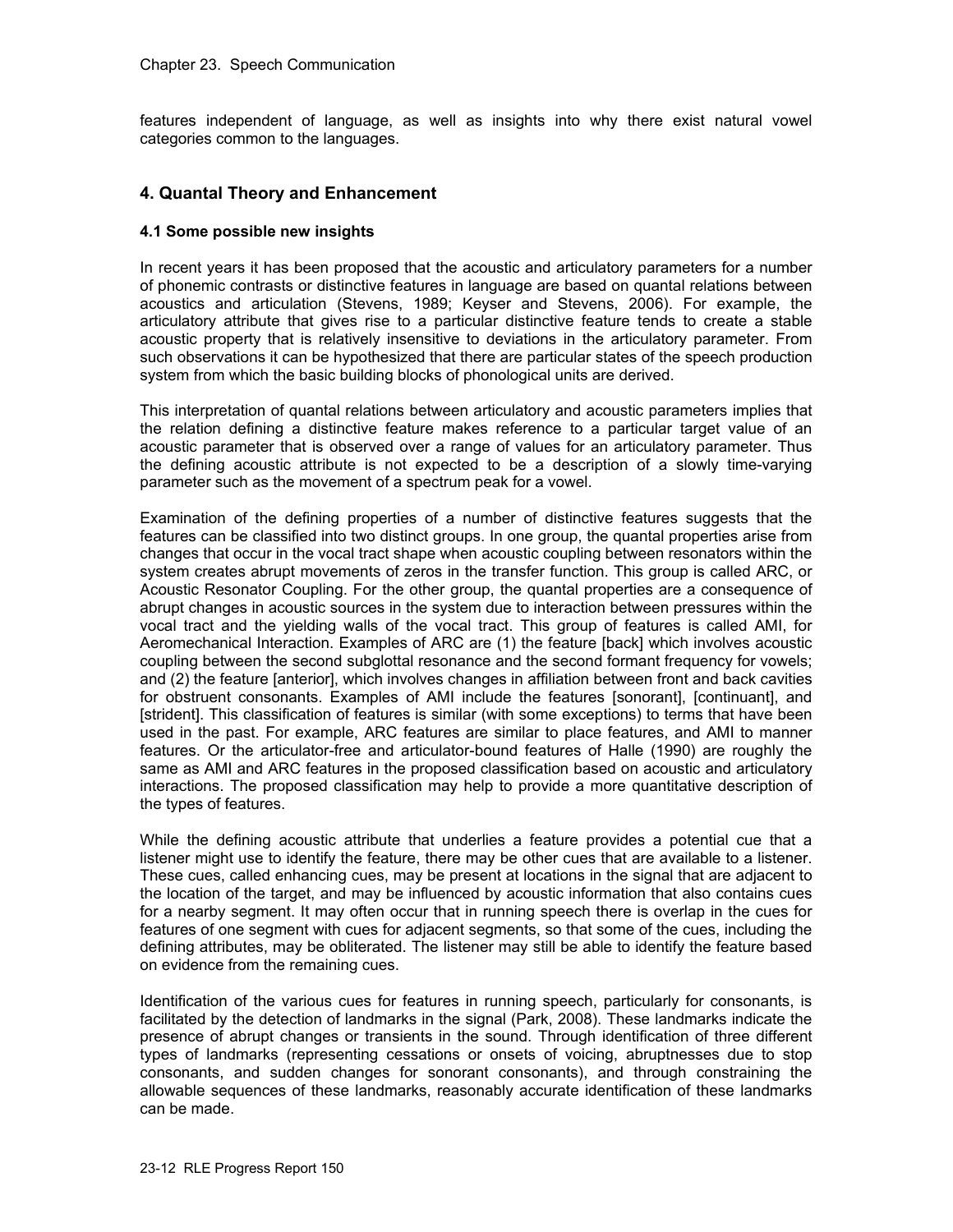# **References**

[1] M. Halle, "Phonological Features". In W. Bright (ed.) *Oxford International Encyclopedia of Linguistics*, New York: Oxford University Press, *Vol. 3*, pp. 207-212 (1990).

[2] S.J. Keyser and K.N. Stevens, "Enhancement and Overlap in the Speech Chain", *Language 82*: 33-63 (2006).

[3] C.Y. Park, "*Consonant Landmark Detection for Speech Recognition"*, PhD thesis, Department of Electrical Engineering and Computer Science, MIT, 2008.

[4] K.N. Stevens, "On the Quantal Nature of Speech", *Journal of Phonetics 17*: 3-46 (1989).

## **4.2 Quantal theory and sparse vowels**

There are languages that have only one low vowel, so that there is no contrast of [+back] and [-back] for the low vowel. The question arises whether in such languages this vowel is made in a way that avoids the second subglottal resonance F2sub. Possible views are: (1) the low vowel is always [+back] or (2) F2sub is avoided but the low vowel is front or back depending on the adjacent consonant. We tested which of these hypotheses is correct for the low vowels in Korean which has only one low vowel. F2 and F2sub were measured in the context /CaC/, where C is a consonant. Consonants are /n/, /t/, /s/, /č/, /d/, /j/, /m/, /p/, /g/, /b/. F2sub was always avoided for the low vowel. The vowel was front or back depending on the adjacent consonant: if the adjacent consonants were labial or velar ([+back]), F2 of the low vowel was lower than F2sub, whereas if the consonants were alveolar ([-back]), F2 of the vowel was higher than F2sub. These results show that the low vowel is shifted by the effect of adjacent consonants, and the contrast in the backness of the vowel is likely related to speakers' F2sub.

A similar influence on the vowel feature [back] can be observed in English for the reduced mid vowel. For example, in an utterance like "pass a dip", in which the reduced vowel is surrounded by alveolar consonants, F2 for the vowel is relatively fronted (above F2sub). On the other hand, when the reduced vowel in surrounded by consonants that are more backed, as in "rub a book", F2 is relatively low and below F2sub.

### **4.3 Acoustic influences of the lower airways on speech**

We have been studying various aspects of the influence of lower airway acoustics on speech. First, we are carrying out computer simulations of the extra-thoracic trachea to determine the effect of its geometry on the lower airway impedance and its influence both on vocal fold vibration via nonlinear source-filter interaction, and also on the resonances (poles and zeros) in the speech signal. Initial results suggest that individual anatomical variations may have a significant effect on the lower airway impedance. Second, we are exploring the possibility that subglottal coupling in speech may occur during the closed phase of vocal fold vibration. Simple models of the vocal folds allow us to infer their mechanical properties from measures of subglottal resonances (polezero pairs) in the speech signal, and perhaps also from accelerometer signals of the vibration of the skin of the neck just below the larynx. Third, in collaboration with colleagues at Harvard and MIT, we are working with a simple physical model of vocal fold vibration to determine the effects of vocal fold geometry, tension, and stiffness on voice production. This model differs from other physical models currently being studied by other groups in its simplicity, flexibility, and the ability to apply tension to the vocal folds. Fourth, partly in collaboration with colleagues at the University of Stuttgart, we are expanding our study of the separation of vowel and consonant categories by the subglottal resonances in adult speakers of English and two dialects of German (Madsack et al, 2008; Lulich, to appear). This work follows up on previous work done in the Speech Group over the last several years (Lulich et al, 2007). Fifth, in collaboration with colleagues at UCLA, we are conducting experiments to test whether the subglottal resonances can be detected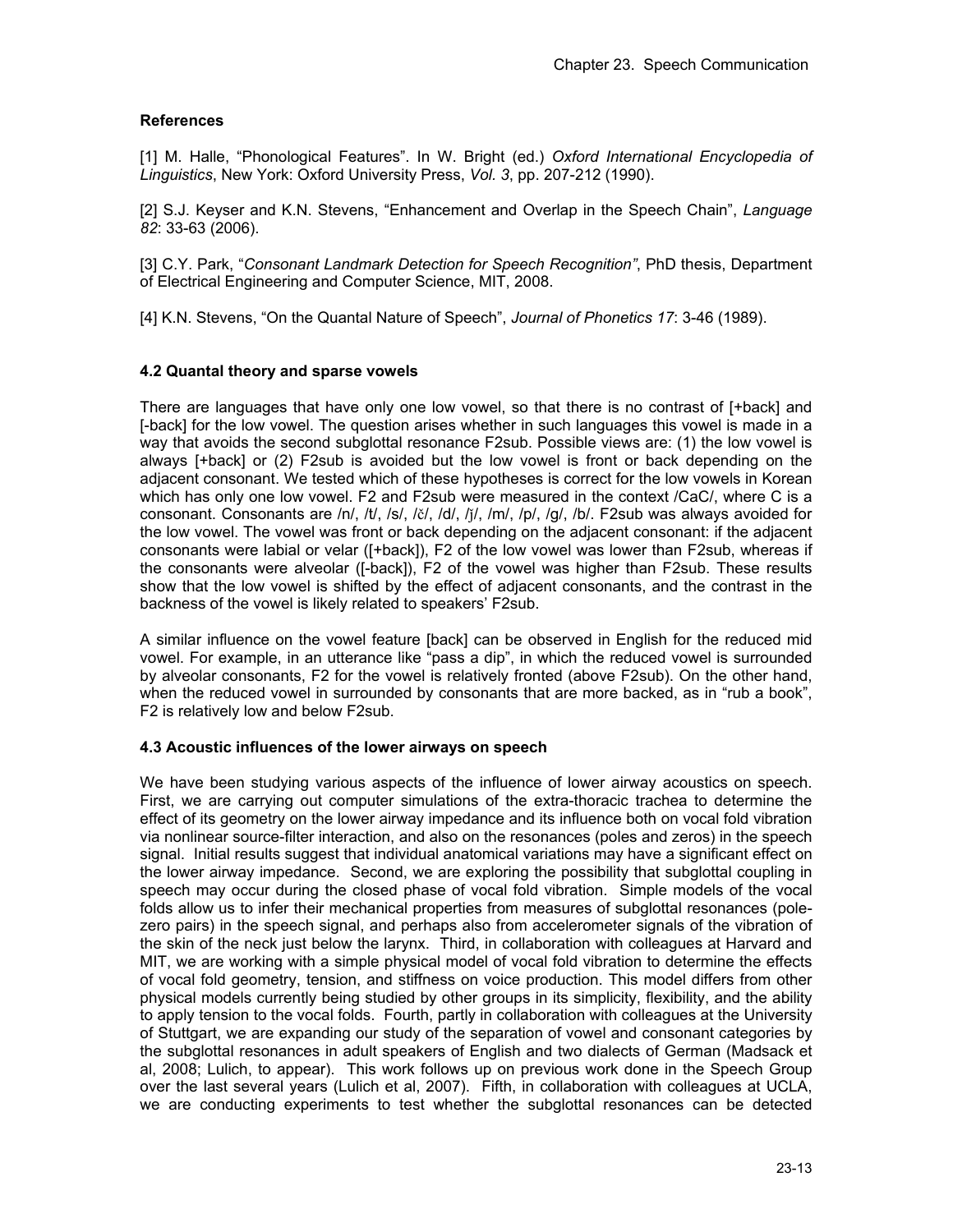automatically from speech in children (speakers of English and Spanish) and adults, and whether these can lead to improved speaker normalization and speech recognition technology. Results thus far indicate that the subglottal resonances can be accurately detected automatically, and that speaker normalization based on these resonances is more robust and efficient than current stateof-the-art techniques (Wang et al, 2008; Wang et al, to appear).

### **References**

[1] Steven M. Lulich. (to appear) Subglottal resonances and distinctive features. Journal of Phonetics.

[2] Shizhen Wang, Steven M. Lulich, Abeer Alwan. (to appear) A reliable technique for detecting the second subglottal resonance and its use in cross-language speaker adaptation. Proceedings of Interspeech.

[3] Shizhen Wang, Abeer Alwan, Steven M. Lulich. (2008) Speaker normalization based on subglottal resonances. IEEE International Conference on Acoustics, Speech, and Signal Processing 2008, pp. 4277-4280.

[4] Andreas Madsack, Steven M. Lulich, Wolfgang Wokurek, Grzegorz Dogil. (2008) Subglottal resonances and vowel formant variability: A case study of High German monophthongs and Swabian diphthongs. Proceedings of LabPhon11, pp. 91-92.

[5] Steven M. Lulich, Asaf Bachrach, Nicolas Malyska. (2007) A role for the second subglottal resonance in lexical access. Journal of the Acoustical Society of America 122(4):2320-2327.

## **5. Studies of Individual Differences, Speech Development and Disorders**

### **5.1 Effects of hearing status on adult speech production Introduction**

The goals of this research are: to deepen significantly our understanding of how a speaker's auditory acuity influences his or her speech motor planning; to describe the speech perception and production of hearing-impaired adults and the effects of cochlear prostheses; and to evaluate and help refine a quantitative model of the role of hearing in speech. We are conducting experiments with normal-hearing speakers, and with postlingually deafened adults who receive cochlear implants. The experiments measure the effects of the implants on speech in recordings made before implantation and up to two years after as speakers' auditory acuity evolves. According to our model of the role of hearing in adult speech motor control, many of the goals of speech movements are in the auditory domain. Consequently, a central theme of this research is the role of auditory perception in the feedback and feedforward control systems that are used to achieve auditory goals during speech. Feedforward control is almost entirely responsible for generating articulatory movements in adults. However, when there is a mismatch between the speaker's intention and the resulting auditory feedback during production of a speech sound, that error leads to corrective motor commands that serve to update feedforward commands for subsequent movements. The speaker's ability to detect such a mismatch depends on his or her auditory acuity.

The proposed research examines the role of auditory acuity when producing phoneme and lexical stress contrasts; when compensating for feedback perturbation of vowel formants; and when imitating synthesized vowels. To measure acuity we present synthetic speech continua for discrimination testing. To assess relations between production and acuity, we measure the degree of separation of produced contrastive phonemes; dispersion of productions around their phoneme means; compensation for introduced vowel formant shifts; and imitation accuracy for vowels. In most of these experiments we also block auditory feedback temporarily in order to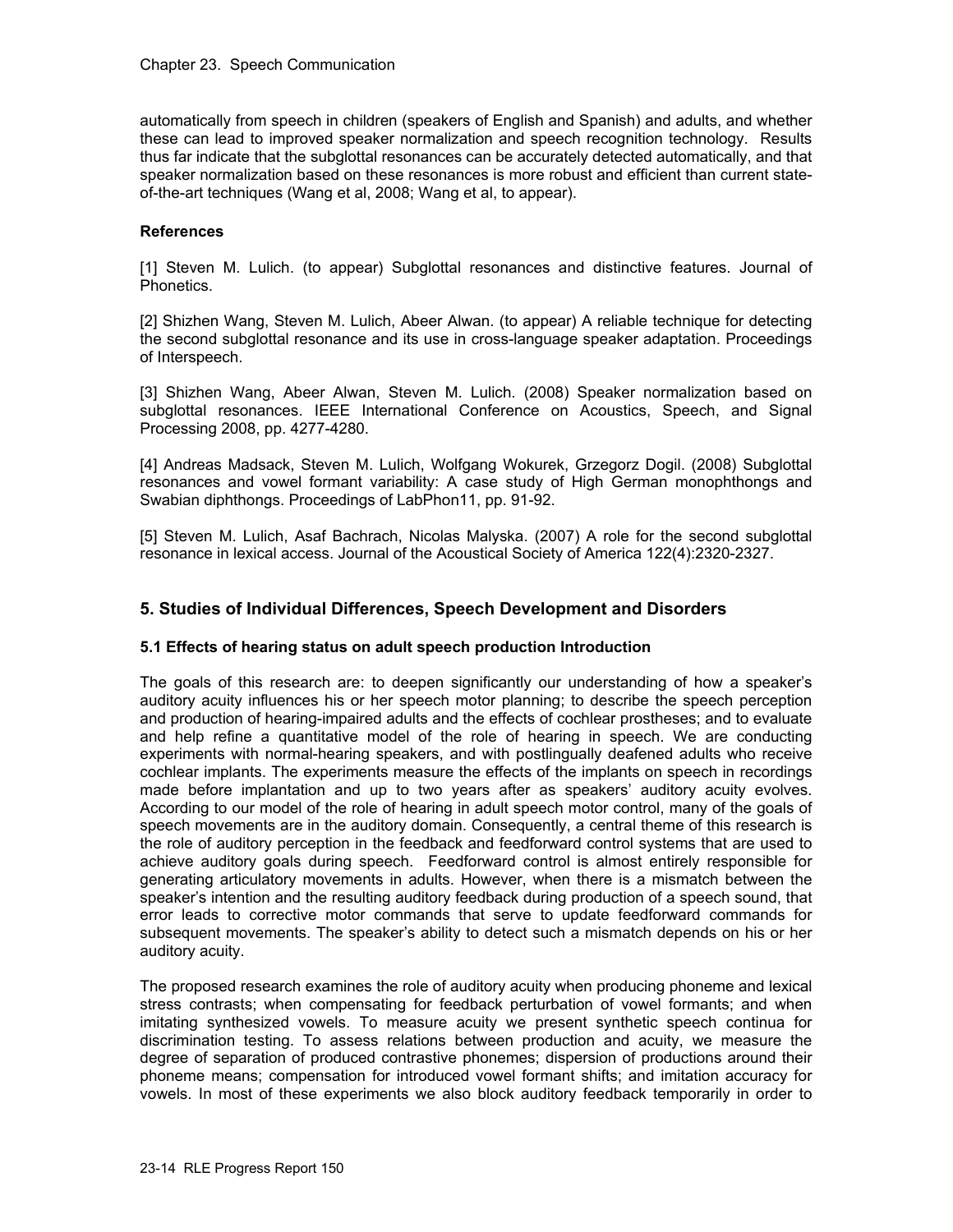reveal the state of feedforward commands. Analyses take demographic variables such as age at hearing loss and duration of implant use into account.

## **5.2 Development of facilities**

During this period we have completed an extensive rewrite of our approach to data acquisition, now Matlab-based to support fast prototyping and hardware independence. We have also enhanced our procedures for F0 and formant tracking and integrated these into our tools for data analysis. New procedures have been developed for testing auditory perception on both a standard (CNC) word test and for SINFA analysis of confusable features. A previously developed interactive procedure used to elicit judgments of vowel quality for the purpose of mapping subjects' vowel perceptual spaces has been modified in response to extensive pilot testing.

## **5.3 Pilot studies and subject recruitment**

All of the experimental paradigms and procedures have now been extensively piloted and refined. In the pilot studies, we have run all the experimental procedures on eight implant users (4 male, 4 female) and nine age-matched normal-hearing speakers (4 male, 4 female). Complete analyses of these data are in progress, and efforts are underway to recruit new implant candidates for the full set of planned experiments.

## **5.4 Development of vowel production**

The objective of this project is to study the roles of subglottal resonances F1sub and F2sub in defining the vowel features for children. There are huge differences in the physical dimension of the speech production system between adult and infant speakers. With a focus on children of 2;6 to 3;7 years, the characteristics of formant frequencies and amplitudes in the vowels [a] and [ae] were analyzed to examine how the changes in formant frequencies relate to their subglottal resonances. Acoustic data were obtained primarily from a database collected and reported by Imbrie (2005). The hypothesis is that the vowel boundaries are determined by children's subglottal resonances, as in adult speakers. Measures of subglottal resonances for each child were obtained from the locations of discontinuities in the F1 and F2 trajectories in diphthongs and in vowel-consonant transitions. Preliminary results from ten children indicate that F1 frequencies for these vowels are more likely to be higher than F1sub frequencies as the children age. Similarly, F2 frequencies of the two vowels are more likely to fall on opposite sides of F2sub as the children age. The transition from the expected quantal relation appears to occur in the age range between 2 and 3 years. The data show that, even for the small amount of data, it seems that the children do better at the age of 3 than at the younger age 2.5 years. These findings provide insights into how the physiological characteristics of the speech production system affect acoustics when they learn how to produce sounds.

### **5.5 Consonant codas**

We are continuing our investigations of speech development, using the Imbrie Corpus (Imbrie 2005) of recordings from 10 children ages 2;6-3;7 for the study of coda development in CVC target words. Preliminary analysis of 3 speakers shows that these children produce non-adultlike cues to the voicing contrast in coda stops, including a region of noise excitation at the end of the vowel/beginning of closure for voiceless /p,k/, e.g. in 'cup', 'duck', that is not observed for voiced /b,g/ , e.g. in 'tub', 'bug' (Shattuck-Hufnagel et al. 2007). Although this cue is not observed in the adult-directed speech of these children's parents, it has been observed as a contrastive cue ('pre-aspiration') in other languages. Ongoing analysis of the acoustics of this noise excitation (Hanson and Shattuck-Hufnagel, 2008) is aimed at determining whether it arises in the laryngeal region, as aspiration, at the oral closure for the consonant, as frication, or both. These analyses will shed light on the question of whether this noise at the end of the vowel results from immature motor control leading to non-adult-like timing and amplitude of articulatory gestures, or from the child's decision to provide an enhancing cue to the [-voice] feature of the coda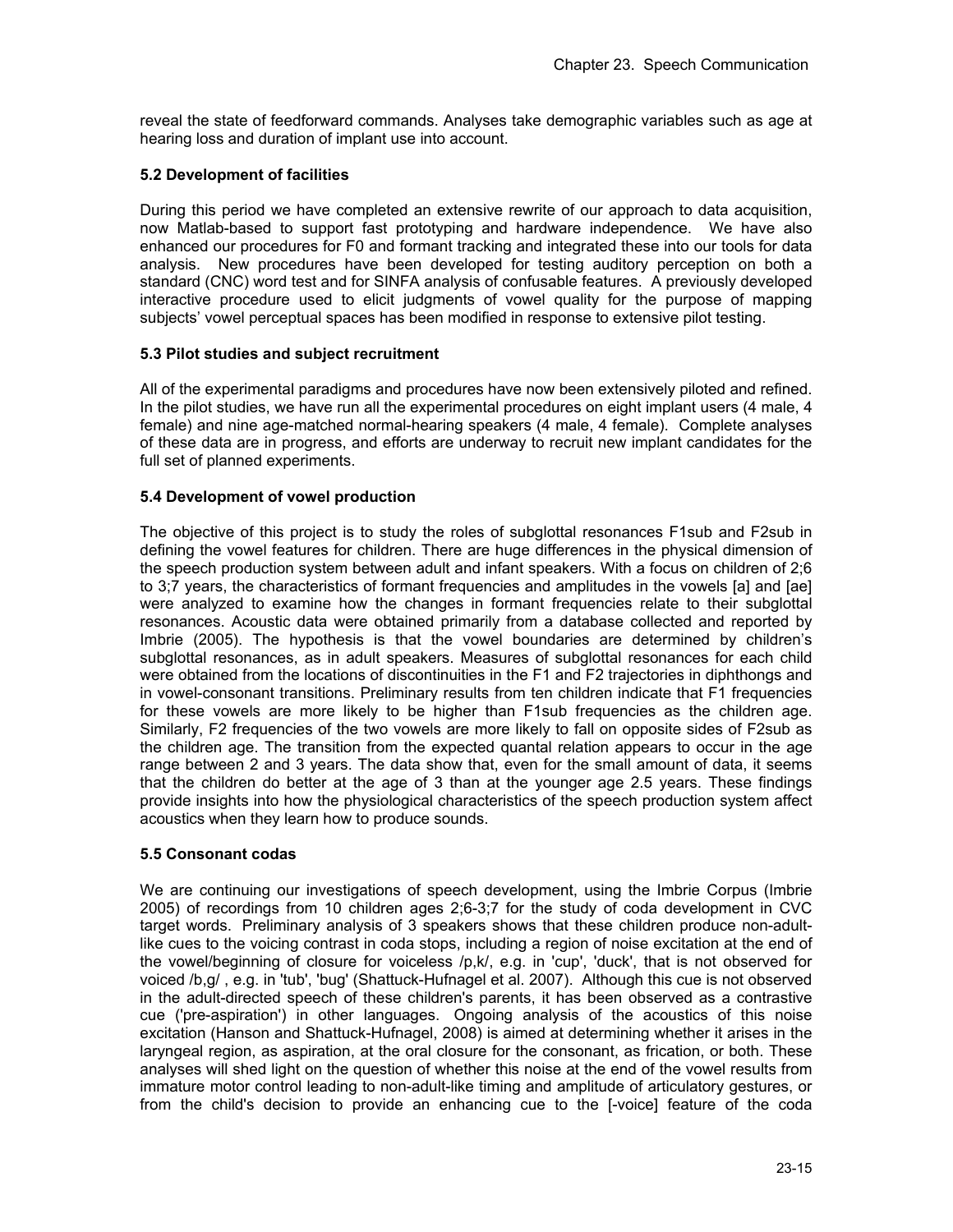consonant. The interesting observation that CVCs with voiceless onset and coda consonants (e.g. 'cup') are sometimes produced with a vowel that is whispered (i.e. unvoiced) throughout, lends some support to the former hypothesis, since it may occur because the child cannot switch quickly enough from [-voice] to [+voice] to [-voice] cues.

### **References**

[1] H. Hanson, and S. Shattuck-Hufnagel, "Acoustic Cues to the Voicing Contrast in Coda Stops in the Speech of 2-year- olds Learning American English", *Journal of the Acoustical Society of America 123 (5)*: p. 3320 (2008).

[2] A. Imbrie, "Acoustical Study of the Development of Stop Consonants in Children", PhD thesis, Harvard-MIT Division of Health Sciences and Technology, 2005.

[3] S. Shattuck-Hufnagel, K. Demuth, H. Hanson, and K. Stevens, "Acoustic Cues to Voicing Contrasts in Coda Stop Consonants in 2-3-year old Speakers of American English", presented at the Conference, *Where do Features Come From* held in Sorbonne, Paris, October 2007.

### **5.6 F0 Control in electrolarynx speech**

An electrolarynx (EL) is a battery-powered device that produces a sound that can be used to acoustically excite the vocal tract as a substitute for laryngeal voice production. Although ELs provide laryngectomy patients with the basic capability to communicate, EL speech contains persistent acoustic deficits that result in reduced intelligibility and contribute to the "mechanical" sound quality of EL speech. Major acoustic deficits in EL speech include lack of normal fundamental frequency (F0) variation/control, spectral characteristics (reduced energy below 500Hz), and directly radiated sounds from the EL that interferes with the speech signal. In order to improve EL speech communication system, the current study aimed to develop and evaluate a procedure for controlling the F0 automatically. The idea was to co-vary the F0 of EL utterances based on the variation in the RMS amplitude of the EL speech signal output. In our previous study of acoustic analysis of speech produced both before and after the laryngectomy operations (pre-laryngectomy speech vs. EL speech) by the same speakers, we found significant fluctuations in amplitude in EL speech as a function of time. In particular there was a gradual decrease of amplitude during vowels at the end of declarative utterances, which was similar to what we observed in the corresponding pre-laryngectomy speech. Furthermore, there were generally positive correlations between F0 and amplitude in the pre-laryngectomy speech. Based on these observations, we hypothesized that the variation in amplitude in EL speech could be used as a predictor for estimating F0 in EL speech.

In the current study, two declarative sentences ending with vowels produced by two male laryngectomy patients before and after the laryngectomy were used in order to develop procedures for controlling F0. Specifically, the linear regression coefficients between F0 and RMS amplitude in the pre-laryngectomy speech were first determined for each speaker and sentence, and applied to the amplitude variation in EL speech to compute the F0 contour for the EL sentences. An analysis-by-synthesis approach using the Klatt formant synthesizer was employed to modify the F0 contour of the EL speech as computed. Perceptual evaluation was conducted in order to determine whether the proposed approach could significantly improve the naturalness of EL speech. The experiment consists of two tasks: the Paired comparison task and Visual analog scaling task. The F0 modified EL speech based on the amplitude was compared to the EL speech with constant F0 as well as to the EL speech with F0 modifications based on the corresponding pre-laryngectomy F0 contour. The results showed that the addition of amplitudebased F0 modulation resulted in EL speech that was judged to be more natural sounding than EL speech having constant F0, supporting the idea of using a simple linear relationship between amplitude and frequency to compute an F0 contour. It must be noted, however, that there are still other important acoustic factors for improving the quality of the EL speech, including deficient acoustic characteristics of the voicing source, its location provided by the EL transducers, and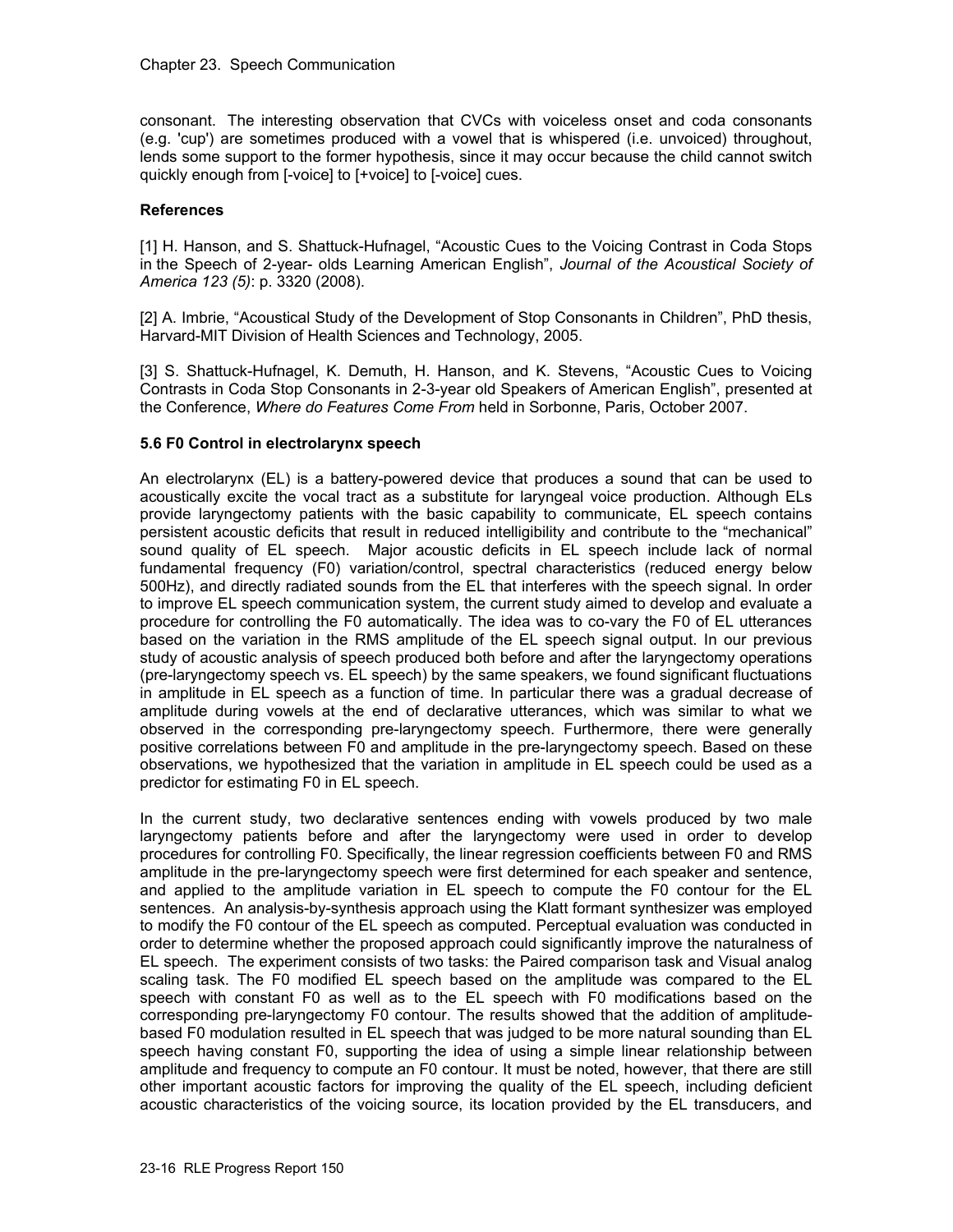modifications in vocal tract transfer functions. Further efforts will be made to examine the perceptual importance of correcting these factors in order to make EL speech more closely approximate the sound quality of normal speech.

# **6. Prosody**

## **6.1 Production and perception of prosody**

Research on the production and perception of prosody includes a) a series of studies developing and testing a method for transforming modal phonation to phonation with irregular pitch periods, and vice versa (Bohm and Shattuck-Hufnagel 2007, Bohm et al. 2008), and using this method to show that listeners make use of a speaker's habitual production of phrase-final irregular pitch periods to recognize the speaker's voice (Bohm and Shattuck-Hufnagel, under review); b) a series of studies of the alignment of F0 peaks and valleys associated with pitch accents in American English, showing that these turning points occur earlier in a syllable that also includes an intonational phrase boundary tone, due to tonal crowding (Shue et al. 2007, 2008), and c) a series of studies developing the idea that the alignment of F0 peaks, valleys and elbows is just one of a set of strategies that speakers use to accomplish a deeper goal, i.e. the realization of the bulk of the high or low pitch accent within the target syllable, providing a robust perceptual cue to contrasting accent types even in unvoiced regions where F0 turning points are missing (Barnes et al. 2006, Barnes et al. 2008, Brugos et al. 2008a).

We continue to develop and refine the ToBI method for prosodic transcription, adding a ALT tier for alternative transcriptions which improves transcriber agreement and satisfaction (Brugos et al. 2008b). This tier also captures significant information about the fact that most ambiguities are between just two possible transcriptions; by recording the distribution of these ambiguities, the new tier has the potential to increase our understanding of the ways in which intonational targets are realized phonetically by the speaker, and successfully recovered (or not) by the listener. Another line of work concerns the nature of intonational phrase-final lengthening: by examining the acoustic durations of phrase-final words with various stress patterns (e.g. Jamaica, Michigan) we determined that final lengthening affects not only the phrase-final syllable (e.g. -ca and -gan), but also the main-stress syllable (e.g. -mai- and Mich-). This main-stress-syllable lengthening occurs even when a non-lengthened syllable (e.g. -chi- in 'Michigan') intervenes between the two lengthening sites, suggesting two separate mechanisms for phrase final lengthening (Turk and Shattuck-Hufnagel 2007). Ongoing work tests the hypothesis that finalsyllable lengthening, in contrast to main-stress-syllable lengthening, is a universal of planned movement, i.e. is motorically rather than structurally governed.

### **References**

[1] J. Barnes, A. Brugos, S. Shattuck-Hufnagel, and N. Veilleux, "Turning Points, Tonal Targets, and the English L- Phrase Accent", paper presented at *Experimental and Theoretical Advances in Prosody*, Cornell University, April 2008.

[2] J. Barnes, S. Shattuck-Hufnagel, A, Brugos, and N. Veilleux, "The Domain of Realization of the L- Phrase Tone in American English", *Proceedings of Speech Prosody 2006*, Dresden.

[3] T. Bohm, N. Audibert, S. Shattuck-Hufnagel, G.N. Nemeth, and V. Auberge, "Transforming Modal Voice into Irregular Voice by Amplitude Scaling of Individual Glottal Cycles", *Journal of the Acoustical Society of America 123)*: p. 3886 (2008).

[4] T. Bohm, and S. Shattuck-Hufnagel, "Listeners Recognize Speakers' Habitual Utterance-Final Voice Quality," Presented at the Paralinguistic Speech – Between Models and Data Satellite Meeting, ICPhS 07, Saarbrucken, Germany, August 3, 2007.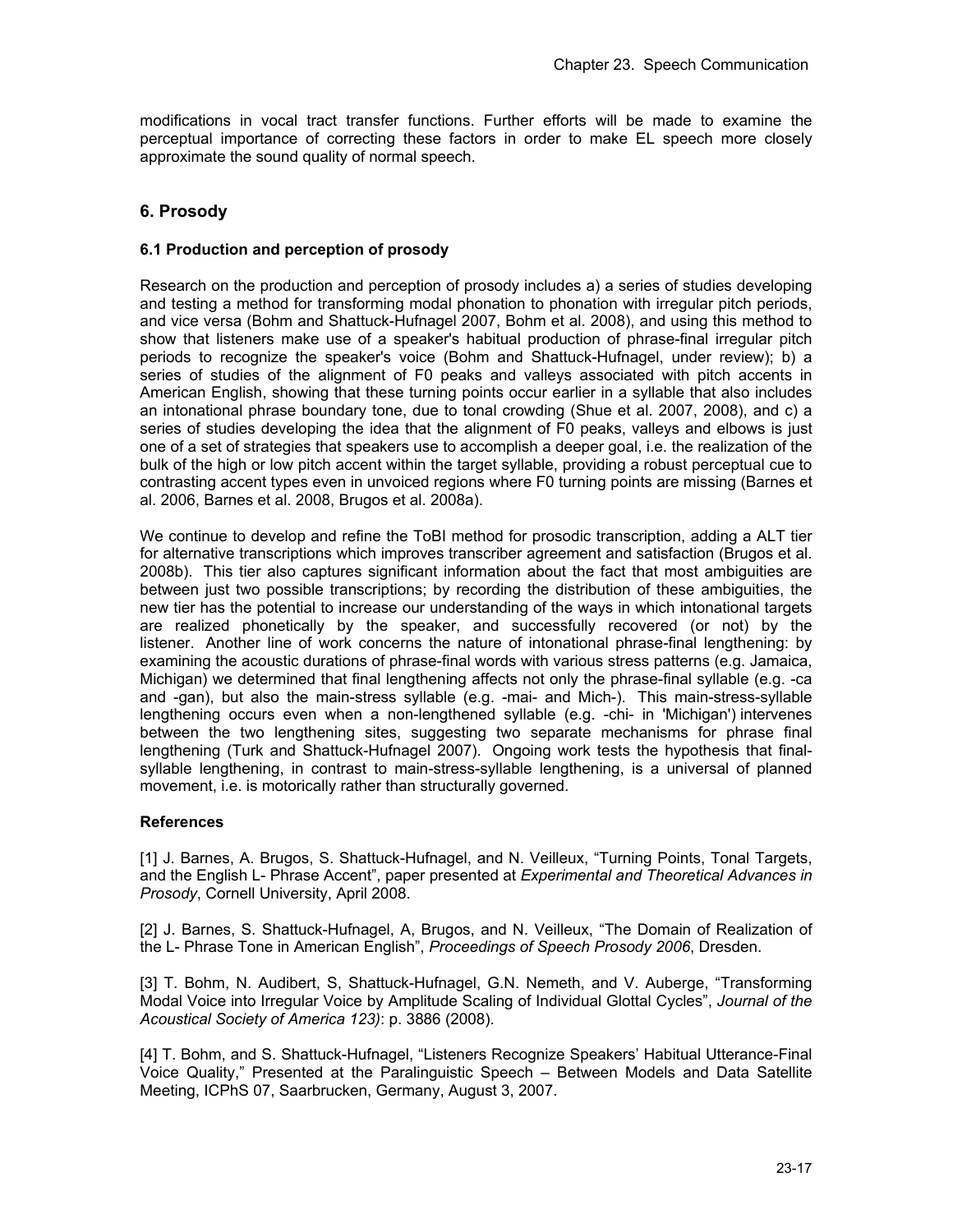[5] A. Brugos, J. Barnes, S. Shattuck-Hufnagel, and N. Veilleux, "(At Least) Two Members of the Rise-Fall-Rise Family", poster presented at *Experimental and Theoretical Advances in Prosody*, Cornell University, April 2008a.

[6] A. Brugos, N. Veilleux, M. Breen, and S. Shattuck-Hufnagel, "The Alternatives (Alt) Tier for ToBI: Advantages of Capturing Prosodic Ambiguity", Proceedings of *Speech Prosody 2008*, Brazil, June 2008b.

[7] Y.L. Shue, M. Iseli, N. Veilleux, and A. Alwan, "Pitch Accent Versus Lexical Stress: Quantifying Acoustic Measures Related to the Voice Source", Proceedings of the ICSLP, Antwerp, July 2007.

[8] Y.L. Shue, M. Iseli, S. Shattuck-Hufnagel, N. Veilleux, S.A. Jun, and A. Alwan, "Effects of Boundary Tones on Accent-Related F0 Peak Alignment", *Journal of the Acoustical Society of America 123*: p. 3460 (2008).

[9] A. Turk, and S. Shattuck-Hufnagel, "Multiple Targets of Phrase-Final Lengthening in American English Words," *J. Phonetics 35*: 445-472 (2007).

# **6.2 Tone distribution and its effect on subglottal pressure during speech**

This research is part of a project to characterize the subglottal pressure  $(P_s)$  contour associated with a spoken utterance in terms of the distribution of pitch accents and of phrase and boundary tones. More specifically, we would like to know (1) how to place the transitions between the initiation phase, the working phase, and the termination phase, and (2) how to set the slope of the working phase, depending on the types of pitch accents and phrase and boundary tones that occur in an utterance. In this project, we focus on the working and termination phases. We attempt to relate (1) the transition point between working and termination phases, and (2) the slop of the working phase, to the distribution of pitch accents, phrase tones, and boundary tones. It is found that the nuclear pitch accent does not define the start of the termination phase; the utterance offset is a better marker. Declination rate of the working phase and its relation to the phrase and boundary tones at utterance offset are found to vary among speakers. The results have implications for models of speech production, and for applications such as computer speech synthesis and recognition.

### **References**

[1] H. Hanson, J. Slifka, S. Shattuck-Hufnagel, and J. Kobler, "Tone Distribution and Its Effect on Subglottal Pressure during Speech," *Proceedings 16th International Congress of Phonetic Science ICPhS-07,* Saarbrucken, Germany, 545-548, 2007.

### **Publications**

### **Journal Articles, Published**

X. Chi and M. Sonderegger, "Subglottal Coupling and Its Influence on Vowel Formants," *J. Acoustical Society of America*, *122*: 1735-1745 (2007).

S. Lulich, A. Bachrach, and N. Malyska, "A Role for the Second Subglottal Resonance in Lexical Access," *J. Acoustical Society of America*, *122*: 2320-2327 (2007).

A. Turk, and S. Shattuck-Hufnagel, "Multiple Targets of Phrase-Final Lengthening in American English Words," *J. Phonetics 35*: 445-472 (2007).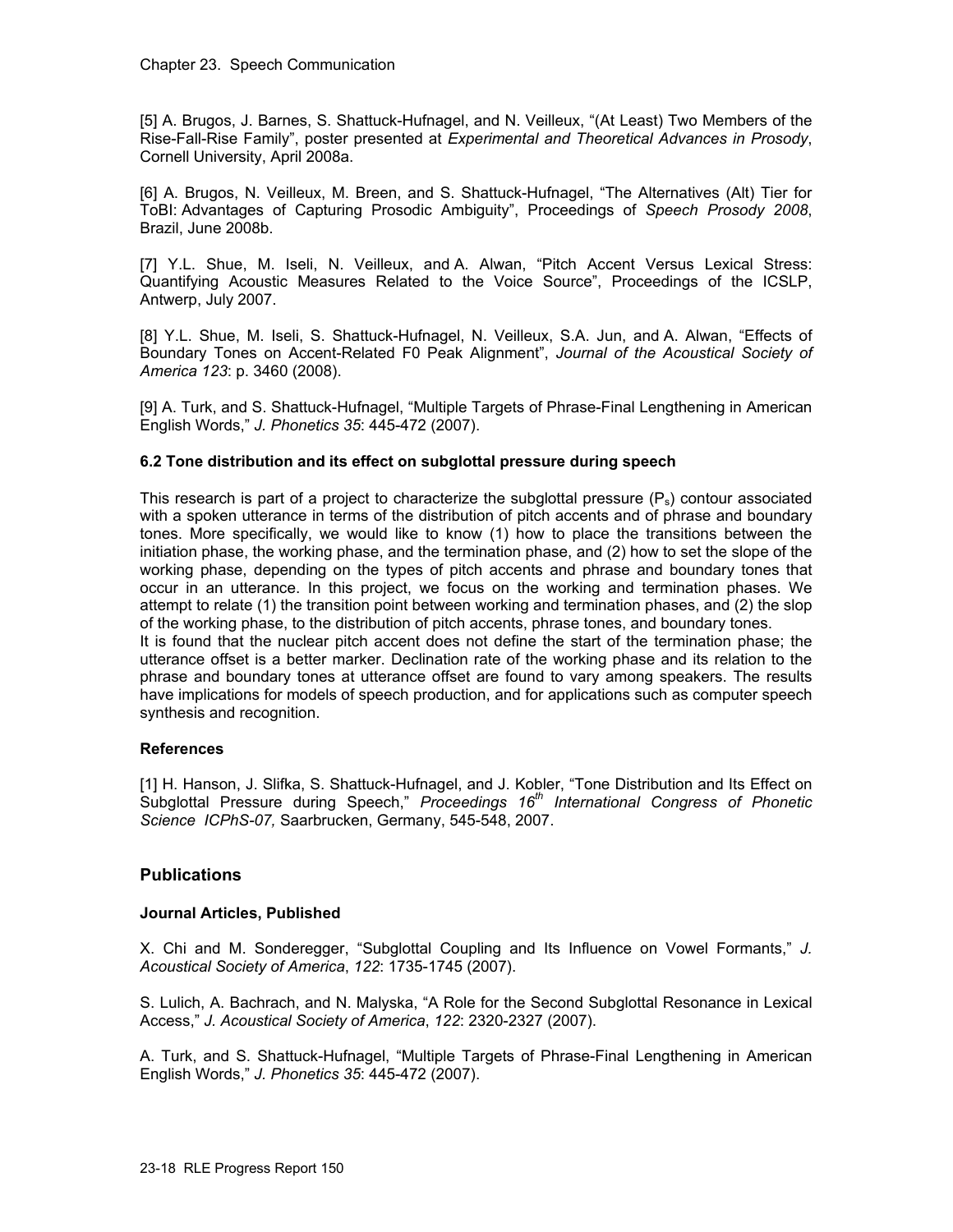V. Villacorta, J.S. Perkell, and F.H. Guenther, "Sensorimotor Adaptation to Feedback Perturbations of Vowel Acoustics and its Relation to Perception," *J. Acoustical Society of America 122*: 2306-2319 (2007).

### **Journal Articles, Accepted for Publication**

S.S. Ghosh, J.A. Tourville, and F.H. Guenther, "A Neuroimaging Study of Premotor Lateralization and Cerebellar Involvement in the Production of Phonemes and Syllables," Journal of Speech, Language, and Hearing Research (PubMed ID: 18664692).

K. Stevens and S. Keyser, "Quantal Theory, Enhancement and Overlap," *J. Phonetics*, forthcoming*.* 

### **Journal Articles, Submitted for Publication**

C.Y. Lee and K.N. Stevens, "Strident Fricatives in Mandarin Chinese: From Acoustics to Articulation and Features," submitted to *Phonetica.*

M.L. Matthies, F.H. Guenther, M. Denny, J.S. Perkell, E. Burton, J. Vick, H. Lane, M. Tiede, and M. Zandipour, "Perception and Production of /r/ Allophones Improve with Hearing from a Cochlear Implant," submitted to Journal of the Acoustical Society of America.

### **Book/Chapters in Books**

K.N. Stevens, and H.M. Hanson, "Articulatory-Acoustic Relations as the Basis of Distinctive Contrasts", accepted for publication in *Handbook of Phonetic Sciences*, ed. W.J. Hardcastle, (Amsterdam: IOS Press).

### **Meeting Papers, Presented**

J. Barnes, A. Brugos, S. Shattuck-Hufnagel, and N. Veilleux, "Turning Points, Tonal Targets, and the English L- Phrase Accent", paper presented at *Experimental and Theoretical Advances in Prosody*, Cornell University, April 2008.

T. Bohm, N. Audibert, S, Shattuck-Hufnagel, G.N. Nemeth, and V. Auberge, "Transforming Modal Voice into Irregular Voice by Amplitude Scaling of Individual Glottal Cycles", *Journal of the Acoustical Society of America 123)*: p. 3886 (2008).

A. Brugos, J. Barnes, S. Shattuck-Hufnagel, and N. Veilleux, "(At Least) Two Members of the Rise-Fall-Rise Family", poster presented at *Experimental and Theoretical Advances in Prosody*, Cornell University, April 2008.

A. Brugos, N. Veilleux, M. Breen, and S. Shattuck-Hufnagel, "The Alternatives (Alt) Tier for ToBI: Advantages of Capturing Prosodic Ambiguity", Proceedings of *Speech Prosody 2008*, Brazil, June 2008.

H. Hanson, and S. Shattuck-Hufnagel, "Acoustic Cues to the Voicing Contrast in Coda Stops in the Speech of 2-year- olds Learning American English", *Journal of the Acoustical Society of America 123)*: p. 3320 (2008).

Y.L. Shue, M. Iseli, S. Shattuck-Hufnagel, N. Veilleux, S.A. Jun, and A. Alwan, "Effects of Boundary Tones on Accent-Related F0 Peak Alignment", *Journal of the Acoustical Society of America 123)*: p. 3460 (2008).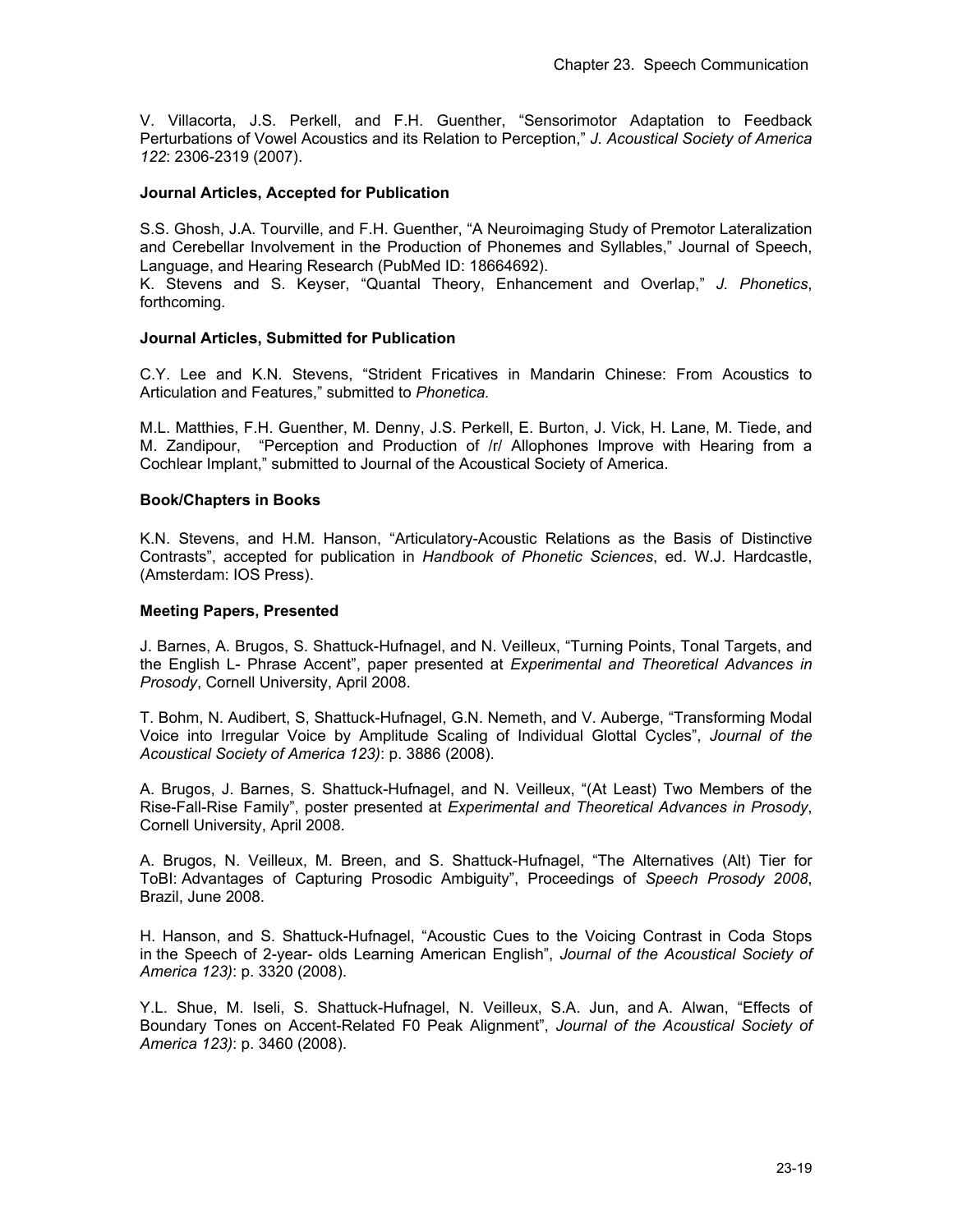D.A. Robin, F.H. Guenther, S. Narayana , A. Jacks, J. Tourville, A.E. Ramage, J.L. Lancaster, C. Franklin, S. Ghosh, P.T. Fox, "A Transcranial Magnetic Stimulation Virtual Lesion Study of Speech," Proceedings of Conference on Speech Motor Control. Monterey, California, USA, 2008.

J.S. Perkell, "Movement Goals and Feedback and Feedforward Mechanisms in Speech Production," Invited talk at an International Workshop, *Is a neural theory of language possible? Development of Unified Representations in Natural and artificial Systems*, Centro di Ricerca Interdisciplinare sul Linguaggio and the CONTACT Project Learning and Development of Contextual Action, Lecce, Italy, June 28-30, 2007.

S. Shattuck-Hufnagel, K. Demuth, H. Hanson, and K. Stevens, "Acoustic Cues to Voicing Contrasts in Coda Stop Consonants in 2-3-year old Speakers of American English", presented at the Conference, *Where do Features Come From*, held in Sorbonne, Paris, October 2007.

Y.L. Shue, M. Iseli, N. Veilleux, and A. Alwan, "Pitch Accent Versus Lexical Stress: Quantifying Acoustic Measures Related to the Voice Source", Proceedings of the ICSLP, Antwerp, July 2007.

### **Meeting Papers, Published**

S.S. Ghosh, M. Hamm, K. Jahns, C. Triantafyllou, "Using High Resolution fMRI to Identify Individual-Specific Speech Motor Regions," Proceedings of the XVIth Conference of the International Society for Magnetic Resonance in Imaging, 2008.

S. Wang, A. Alwan, and S.M. Lulich, "Speaker Normalization Based on Subglottal Resonances," *Proceedings International Conference on Acoustics, Speech, and Signal Processing ICASSP-08*, Las Vegas, Nevada, USA, 2008.

C. Park, N.F. Chen, and Y. Jung, "Determining and Interpreting Acoustic Landmark Sequences in American English," J. Acoustical Society of America 122: 2972 (2007).

J.S. Perkell, "Sensory Goals and Control Mechanisms for Phonemic Articulations," Invited paper for the special session, *Of Mouths, Ears, Eyes and Brains: The Sensory Motor Foundations of Spoken Language*, Proceedings of the XVIth International Congress of Phonetic Sciences. Saarbrücken, Germany: 16th ICPhS Organizing Committee, 2007.

M. Tiede, S. Shattuck-Hufnagel, B. Johnson, S. Ghosh, M. Matthies, M. Zandipour and J. Perkell, "Gestural Phasing in /kt/ Sequences Contrasting Within and Cross Word Contexts," Proceedings of the XVIth International Congress of Phonetic Sciences. Saarbrücken, Germany: 16th ICPhS Organizing Committee, 2007.

### **Meeting Papers, Submitted or under Review**

S. Cai, M. Boucek, S.S. Ghosh, F.H. Guenther, and J.S. Perkell, "A System for Online Dynamic Perturbation of Formant Frequencies." To be presented at 8th International Seminar on Speech Production, Strasbourg, France, Dec. 8-12, 2008.

J.S. Perkell, S.S. Ghosh, F.H. Guenther, H, Lane, M.L. Matthies, L. Ménard, and M.K. Tiede, "Mechanisms of Vowel Production: Auditory Goals and Speaker Acuity," To be presented at 8th International Seminar on Speech Production, Strasbourg, France, Dec. 8-12, 2008.

### **Theses**

X. Chi, *Word Boundary Detection Using Landmarks: A Survey of Consonants*, PhD thesis, Department of Electrical Engineering and Computer Science, MIT, 2008.